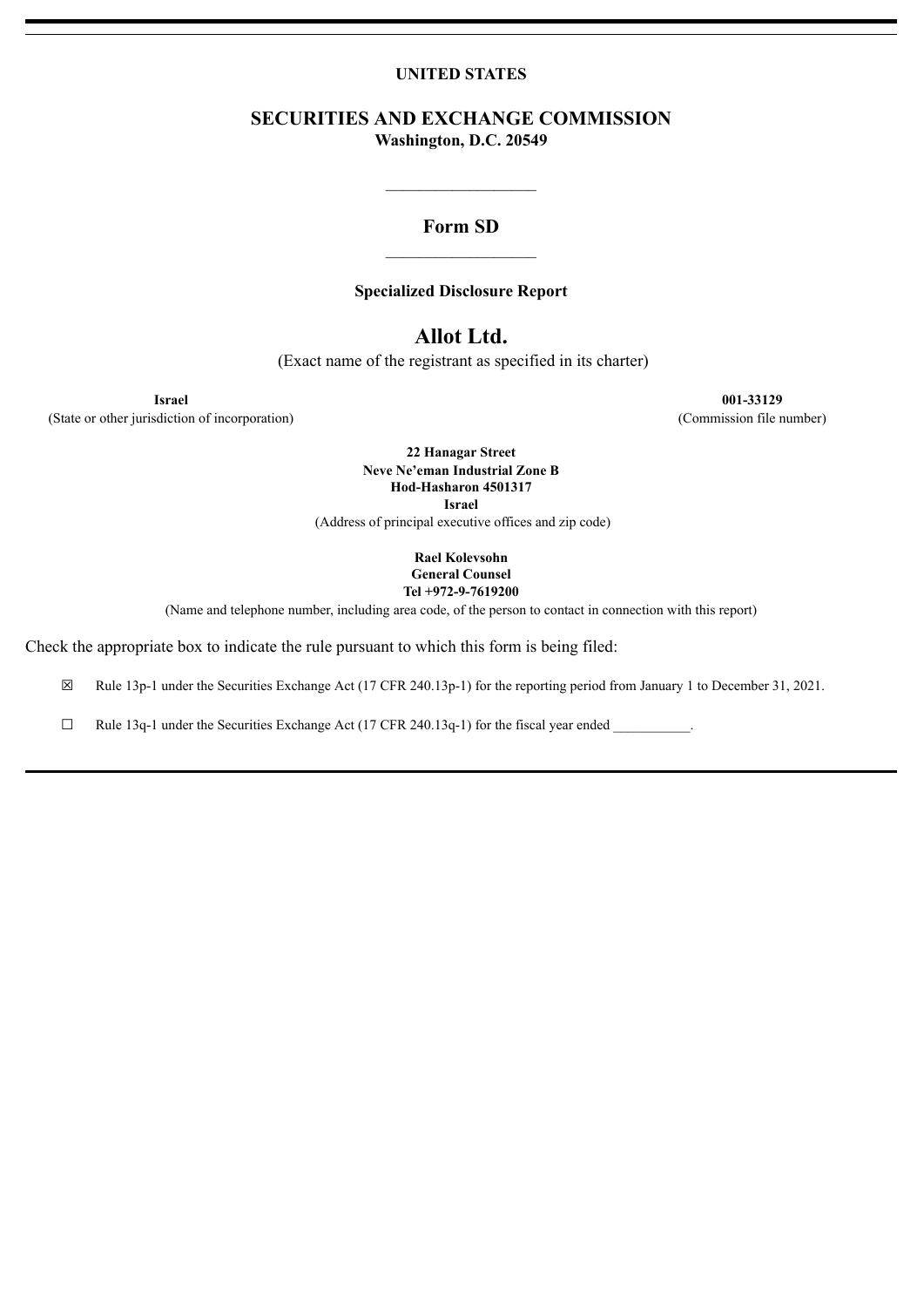# **SECTION 1 – CONFLICT MINERALS DISCLOSURE**

## **Item 1.01 Conflict Minerals Disclosure and Report**

### *Introduction*

This Specialized Disclosure Form ("Form SD") of Allot Ltd. (the "Company," "we," or "us") is filed pursuant to Rule 13p-1 (the "Rule") promulgated under the Securities Exchange Act of 1934, as amended (the "Exchange Act"), for the reporting period from January 1 to December 31, 2021.

The Rule requires disclosure of certain information when a company manufactures or contracts to manufacture products ("Covered Products") for which the minerals specified in the Rule are necessary to the functionality or production of those products. The specified minerals are gold, columbite-tantalite (coltan), cassiterite and wolframite, including their derivatives, which are limited to tantalum, tin and tungsten (collectively, the "Conflict Minerals"), that originated in the Democratic Republic of the Congo ("DRC") and certain adjoining countries (collectively with the DRC, the "Covered Countries").

For the Covered Products, the registrant must conduct in good faith a reasonable country of origin inquiry designed to determine whether any of the Conflict Minerals originated in the Covered Countries. If, based on such inquiry, a registrant knows or has reason to believe that any of the Conflict Minerals contained in its Covered Products originated or may have originated in a Covered Country and that such Conflict Minerals are not or may not be solely from recycled or scrap sources, the registrant must conduct due diligence with respect to the source and chain of custody of the Conflict Minerals to determine the origin of such Conflict Minerals and whether they directly or indirectly financed or benefited armed groups in the Covered Countries.

## *Conclusion Based on Reasonable Country of Origin Inquiry*

In accordance with the Rule, the Company has concluded in good faith that during the year ended December 31, 2021:

- Certain of the Company's operations manufactured, or contracted to manufacture, Covered Products for which the Conflict Minerals are necessary to the functionality or production of those products.
- Based on the Company's good faith reasonable country of origin inquiry regarding the Conflict Minerals, which was designed to determine whether any of the Conflict Minerals contained in the Company's Covered Products originated in the Covered Countries and whether any of the Conflict Minerals contained in the Covered Products are or may be from recycled or scrap sources, the Company had reason to believe that (i) the Conflict Minerals contained in its Covered Products may have originated in the Covered Countries and (ii) such Conflict Minerals may not be from recycled or scrap sources.

On the basis of these conclusions, the Company proceeded to exercise due diligence with respect to the source and chain of custody of the Conflict Minerals contained in its Covered Products. The Conflict Minerals Report describing the Company's due diligence efforts is attached as Exhibit 1.01 to this Form SD for the reporting period from January 1 to December 31, 2021. This Conflict Minerals Report has not been subject to an independent private sector audit.

Countries of origin identified as a result of the Company's reasonable country of origin inquiry include, to the extent known, India, United Arab Emirates, United States of America, Republic of Korea, Uganda, Lithuania, Italy, Chile, Germany, Australia, Russian Federation, Malaysia, Zambia, South Africa, Austria, Andorra, France, Kazakhstan, Brazil, Belgium, Netherlands, Sudan, China (Mainland), Taiwan, Zimbabwe, Poland, Thailand, Czech Republic, New Zealand, Japan, Switzerland, Spain, Canada, Indonesia, Uzbekistan, Turkey, Mexico, Singapore, Saudi Arabia, Kyrgyzstan, Sweden, Philippines, Macedonia, Myanmar, Vietnam, Bolivia, Peru and Estonia.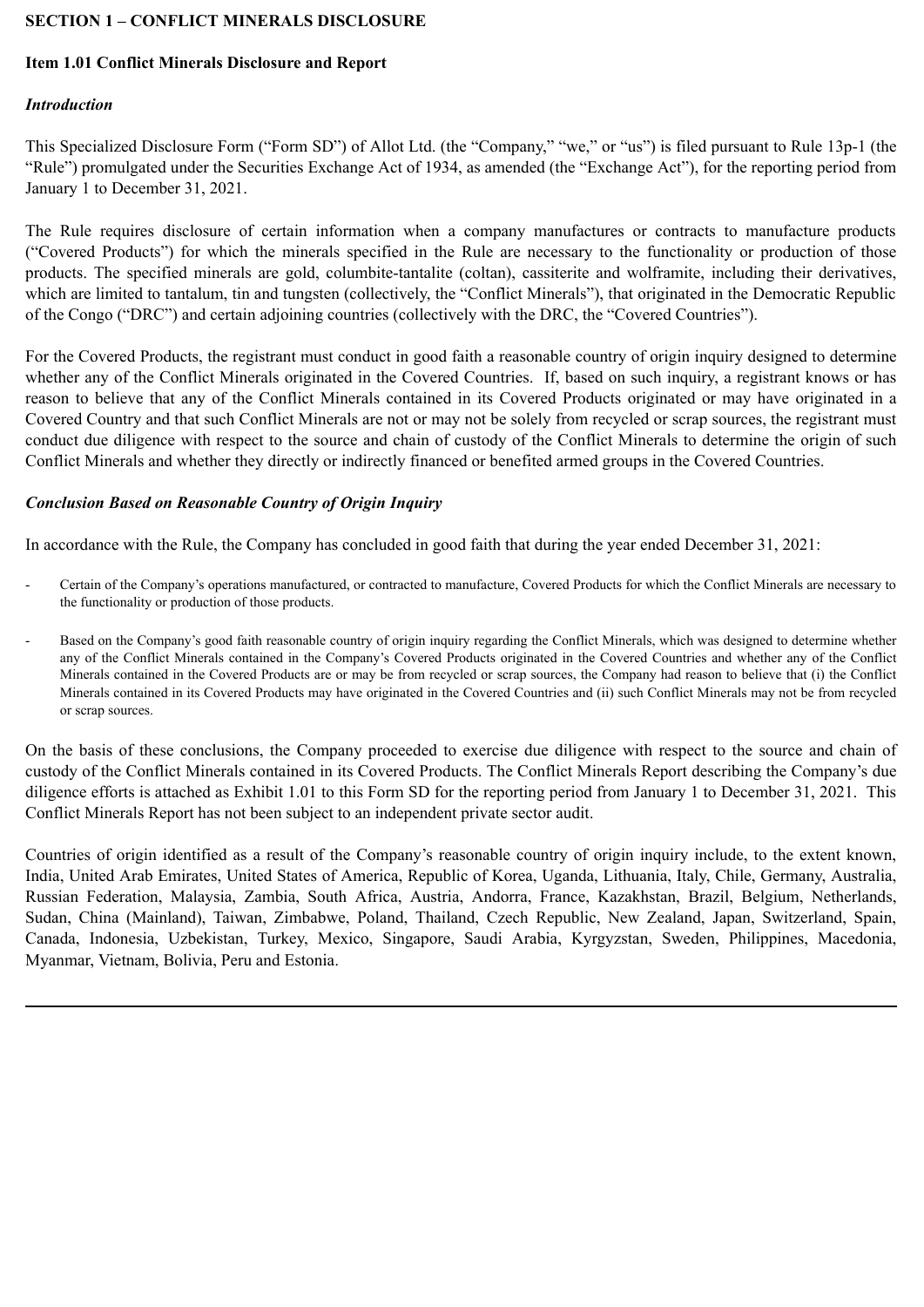### *Conflict Minerals Disclosure*

A copy of the Company's Conflict Minerals Report is filed as Exhibit 1.01 to this Form SD, and is publicly available on the Company's website at https://investors.allot.com/financial-information/sec-filings. Unless otherwise stated in this Form SD and the Conflict Minerals Report filed as Exhibit 1.01 hereto, any documents, third-party materials or references to websites (including the Company's) are not incorporated by reference in, or considered to be a part of, this Form SD and the attached Conflict Minerals Report.

# *Forward-Looking Statements*

In addition to historical facts, this Form SD and the attached Conflict Minerals Report contain forward-looking statements within the meaning of Section 27A of the U.S. Securities Act of 1933, as amended, Section 21E of the U.S. Securities Exchange Act of 1934, as amended, and the safe harbor provisions of the U.S. Private Securities Litigation Reform Act of 1995. We have based these forward-looking statements on our current expectations and projections about future events. Forward-looking statements include all statements that are not historical facts and can be identified by terms such as "anticipates," "believes," "could," "seeks," "estimates," "expects," "intends," "may," "plans," "potential," "predicts," "projects," "should," "will," "would" or similar expressions that convey uncertainty of future events or outcomes and the negatives of those terms. All forward-looking statements in this Form SD and the attached Conflict Minerals Report reflect our current views about future events, are based on assumptions and are subject to risks and uncertainties that could cause our actual results to differ materially from future results expressed or implied by the forward-looking statements. Many of these factors are beyond our ability to control or predict. Important factors that could cause actual outcomes to differ materially from those contained in any forward-looking statement include those described in the Company's reports, including its annual report on Form 20-F for the fiscal year ended December 31, 2021, and other forms filed by the Company with or furnished by the Company to the Securities and Exchange Commission. You should not put undue reliance on any forward-looking statements. Unless we are required to do so under U.S. federal securities laws or other applicable laws, we do not intend to update or revise any forward-looking statements.

# **Item 1.02 Exhibit**

As specified in Section 3, Item 3.01 of this Form SD, the Company is hereby filing its Conflict Minerals Report as Exhibit 1.01 to this Form SD.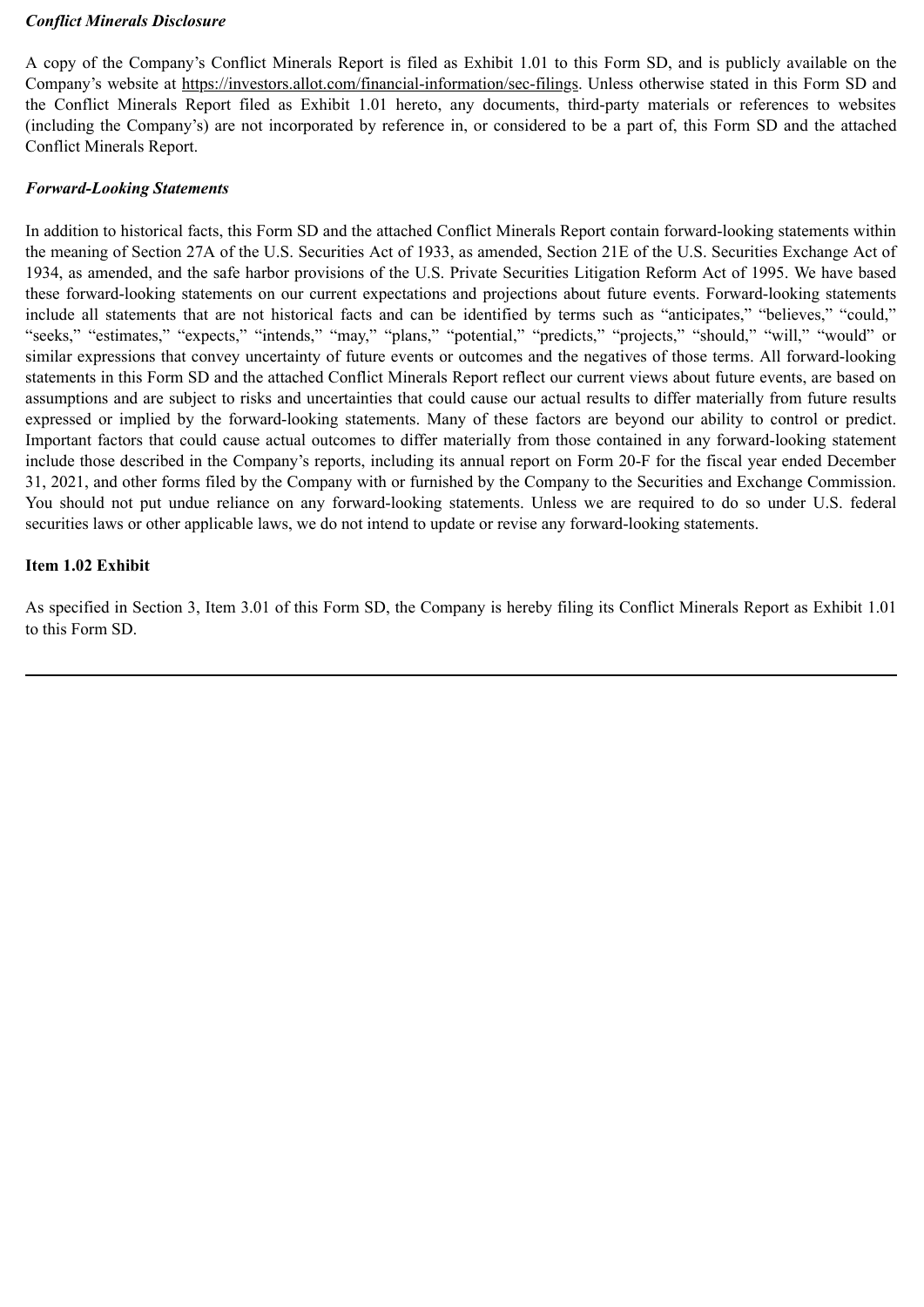# **SECTION 2 – RESOURCE EXTRACTION ISSUER DISCLOSURE**

# **Item 2.01 Resource Extraction Issuer Disclosure and Report**

Not applicable.

# **SECTION 3 – EXHIBITS**

### **Item 3.01 Exhibits**

The following exhibit is filed as part of this report.

| Exhibit No. | <b>Description</b>                                     |
|-------------|--------------------------------------------------------|
| 1.01        | Allot 1<br>'∩ni<br><b>Mineral</b><br>- T.C<br>$\cdots$ |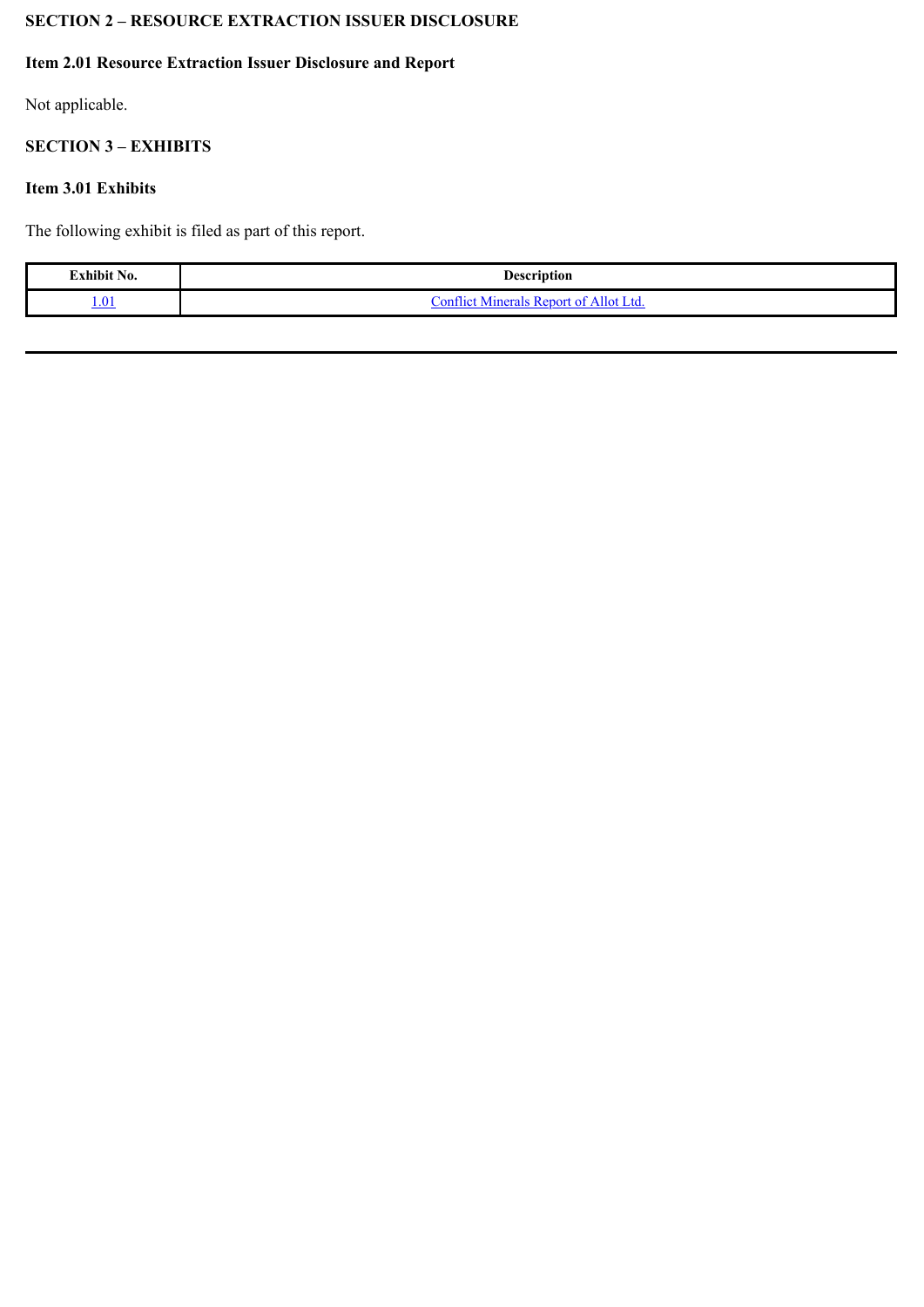## **SIGNATURES**

Pursuant to the requirements of the Securities Exchange Act of 1934, the registrant has duly caused this report to be signed on its behalf by the duly authorized undersigned.

Allot Ltd.

By: /s/ Rael Kolevsohn May 24, 2022 Rael Kolevsohn, General Counsel

[Signature Page to Form SD]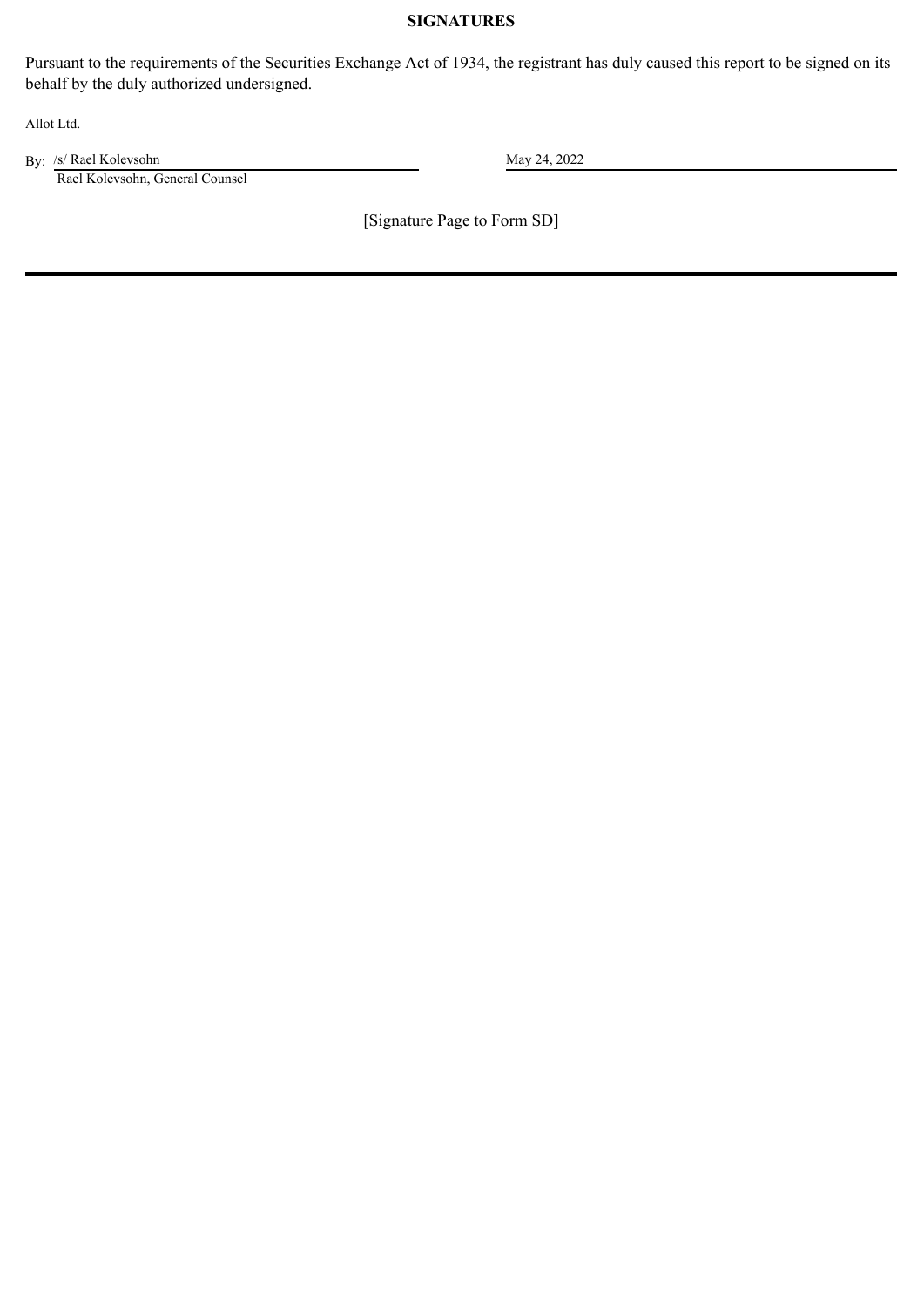# **Allot Ltd.**

# **Conflict Minerals Report For the reporting period from January 1 to December 31, 2021**

# <span id="page-5-0"></span>**INTRODUCTION**

This Conflict Minerals Report (the "Report") of Allot Ltd. ( "Allot," "Company," "we" or "us") has been prepared pursuant to Rule 13p-1 and Form SD (collectively, the "Rule") promulgated under the Securities Exchange Act of 1934, as amended, for the reporting period between January 1 and December 31, 2021 (the "2021 calendar year"). The Rule requires disclosure of certain information when a company manufactures or contracts to manufacture products ("Covered Products") and the minerals specified in the Rule are necessary to the functionality or production of those products. The specified minerals are gold, columbite-tantalite (coltan), cassiterite and wolframite, including their derivatives, which are limited to tantalum, tin and tungsten (collectively, the "Conflict Minerals"), that originated in the Democratic Republic of the Congo ("DRC") and certain adjoining countries (collectively with the DRC, the "Covered Countries").

## **REASONABLE COUNTRY OF ORIGIN INQUIRY**

Pursuant to the Rule, the Company conducted a good faith reasonable country of origin inquiry ("RCOI") regarding the Conflict Minerals, which was reasonably designed to determine whether any of the Conflict Minerals originated in the Covered Countries or whether any of the Conflict Minerals may be from recycled or scrap sources. Following this inquiry, the Company had reason to believe that during the calendar year 2021:

- Allot has manufactured or contracted to manufacture products as to which Conflict Minerals are necessary to the functionality or production of those products; and
- Based on its good faith RCOI, Allot has reason to believe that certain of the Conflict Minerals necessary to the functionality or production of such Covered Products may have originated in one or more of the Covered Countries and that such Conflict Minerals may not be from recycled or scrap sources

Therefore, the Company performed due diligence on the source and chain of custody of the Conflict Minerals. There is significant overlap between the Company's RCOI efforts and its due diligence measures performed. The due diligence measures performed by the Company are discussed below.

Allot is filing this Report with its Form SD as required under the Rule. This Report has not been subject to an independent private sector audit.

# **PART I. DESCRIPTION OF THE COMPANY'S PRODUCTS COVERED BY THIS REPORT**

Allot is a provider of leading innovative security solutions and network intelligence for mobile, fixed and cloud service providers as well as enterprises worldwide. Allot's solutions are deployed globally for network-based security, including mobile security, distributed denial of service protection and Internet of Things security, network and application analytics, traffic control and shaping, and more. More recently, Allot has cultivated a strategic focus on the expansion and advancement of our Security-as-aservice product offerings. As described in this Report, during the reporting period between January 1 and December 31, 2021, certain of the Company's operations manufactured, or contracted to manufacture, Covered Products for which the Conflict Minerals are necessary to the functionality or production of those products.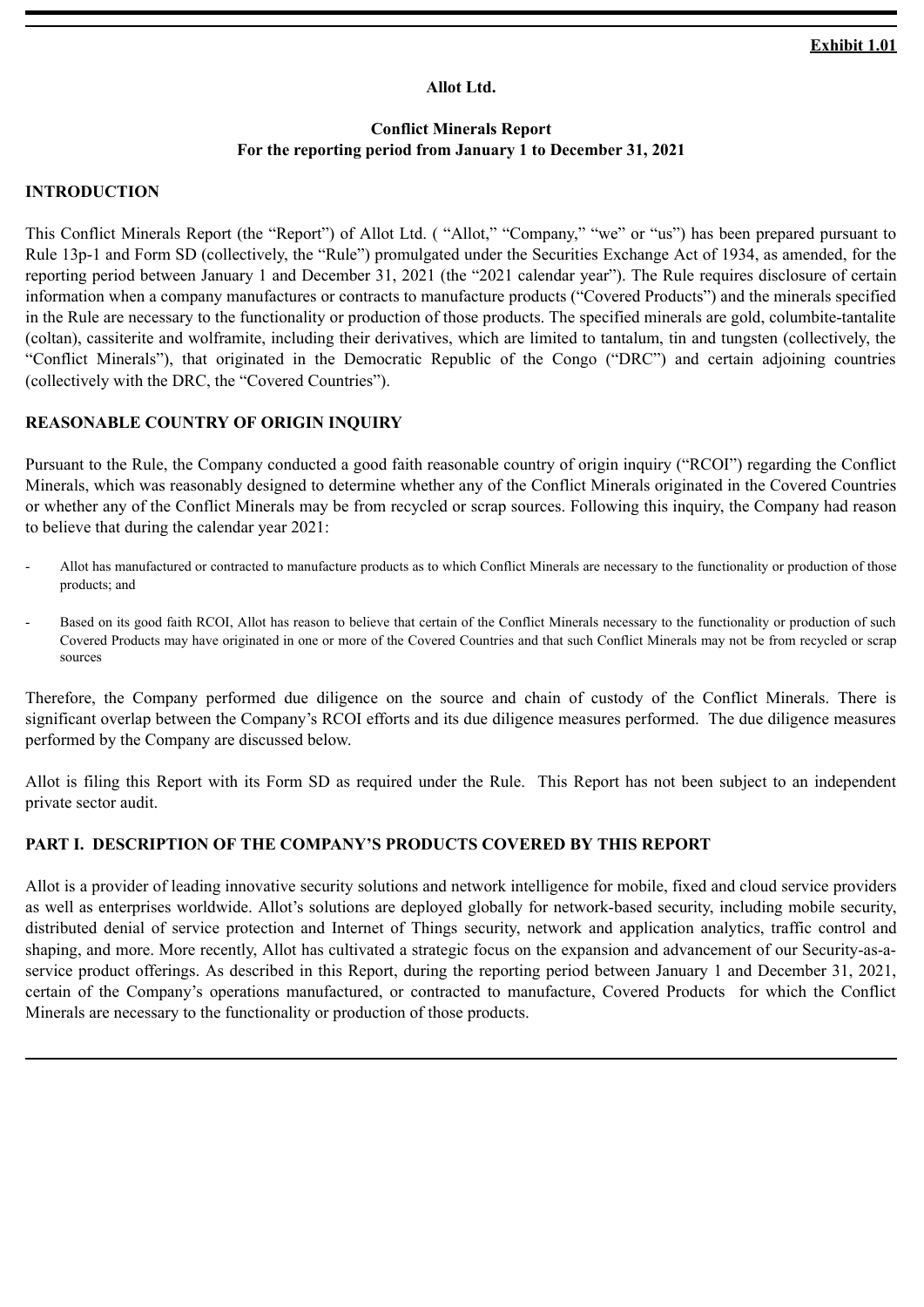During the 2021 calendar year, the Covered Products included the following:

- Allot Service Gateway Tera
	- o Highly scalable mobile platforms that enable Internet providers to manage high-speed broadband performance and to control infrastructure and operating costs.

# **PART II. THE COMPANY'S DUE DILIGENCE PROCESS**

The Company's due diligence measures have been designed to conform to the five-step framework laid out by the Organization for Economic Co-operation and Development in its OECD Due Diligence Guidance for Responsible Supply Chains of Minerals from Conflict-Affected and High-Risk Areas: Third Edition (2016) including the related supplements on gold, tin, tantalum and tungsten (collectively, the "OECD Guidance").

# **OECD Guidance Step 1: Establish strong company management systems for conflict minerals supply chain due diligence and reporting compliance.**

# *Adopt and commit to a supply chain policy for minerals originating from conflict-affected and high-risk areas.*

The Company has adopted a policy statement relating to the Conflict Minerals (the "Policy"), which incorporates the standards set forth in the OECD Guidance. Specifically, the Policy states that the Company supports the actions of governments and organizations to increase supply chain transparency and enable companies to source conflict-free minerals. Further, the Company has initiated a comprehensive process to meet its regulatory obligations related to the sourcing of Conflict Minerals, taking steps to expand its supply chain due diligence measures and internal controls for the Conflict Minerals.

The Policy is available on the Company's website at https://www.allot.com/corporate/about/quality-management/.

# *Structure internal management systems to support supply chain due diligence.*

The Company's compliance with the Policy and the Rule is overseen by the head of the Company's engineering department. A team of subject matter experts from relevant departments within the Company, including the engineering, quality assurance and legal departments, is collectively responsible for implementing the Company's conflict minerals strategy and compliance processes and for training employees outside of the team on their roles and responsibilities in connection with the compliance program. Additionally, this team meets regularly to assess the progress of the Company's compliance program and reports to management from time to time. As in past years, the team reported progress and results of its due diligence efforts to management at review sessions held at various times throughout the 2021 calendar year.

# *Establish a system of controls and transparency over the Conflict Mineral supply chain.*

The Company has established a system of controls to promote transparency over its conflict minerals supply chain by utilizing the Conflict Minerals Reporting Template (as further described below), which is designed to facilitate the transfer of information through the supply chain regarding each mineral's country of origin and the smelters and refiners being utilized for the mineral.

To educate its senior management regarding sourcing practices, the Company has from time to time participated in various focus groups and forums relating to responsible sourcing of Conflict Minerals, including several presentations given by the Institute of Printed Circuits, ILTAM – The Israeli Users' Association of Advanced Technologies in Hi-Tech Integrated Systems.

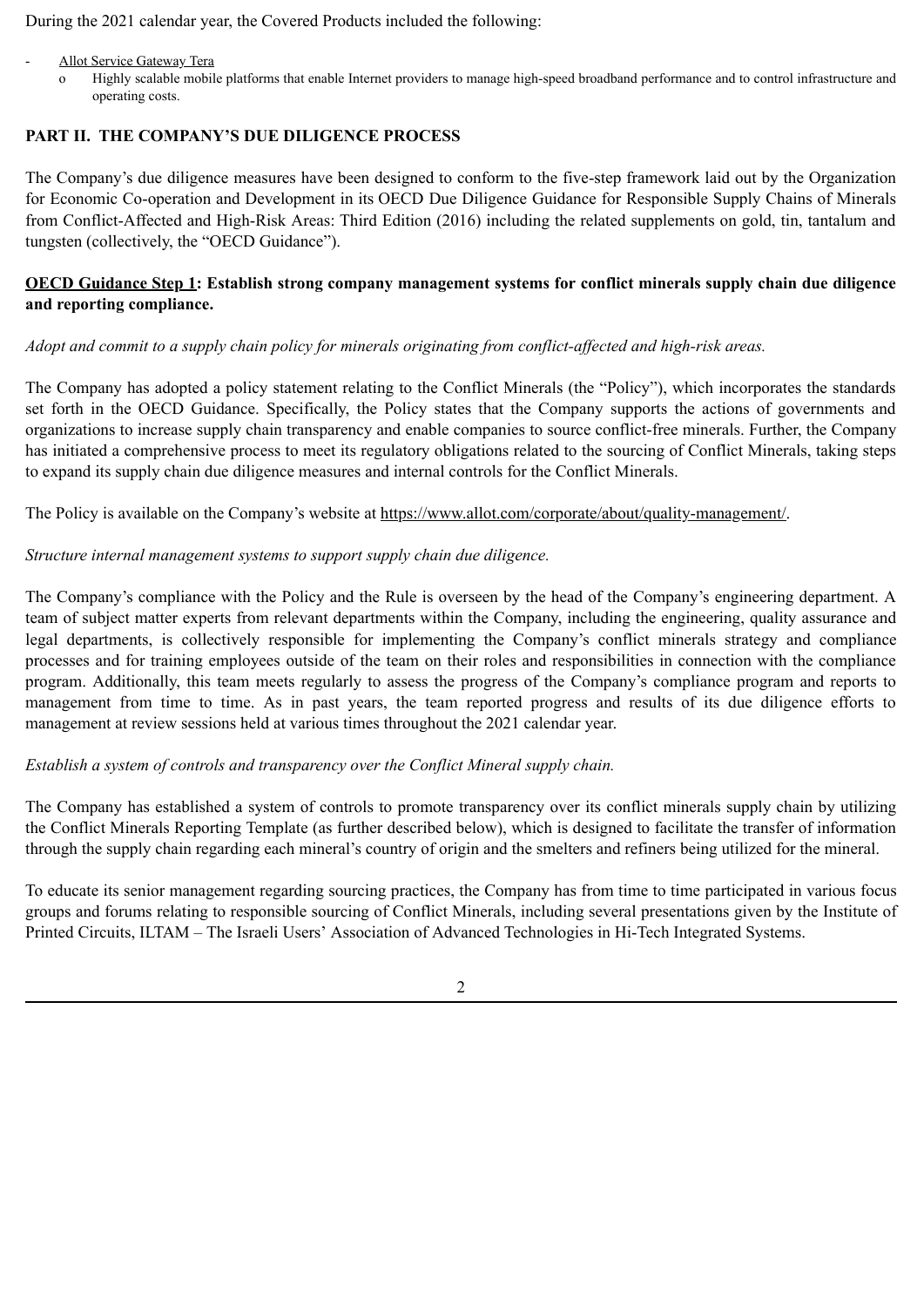Consistent with the Company's commitment to sourcing products from suppliers that share its values with regard to human rights, ethics and social and environmental responsibility, as outlined in the Policy, and in compliance with the Rule, the Company has undertaken a multi-stage diligence inquiry to verify the possible sources of the Conflict Minerals contained in the products manufactured or contracted to be manufactured by the Company. The team overseeing the Company's conflict minerals strategy and compliance program led this inquiry, with each focus group listed below tasked with specific responsibilities relating to the due diligence efforts:

- **-** Engineering focus group
	- Identifying and providing information regarding all parts and components used in all products manufactured or contracted to be manufactured by the Company, and all raw materials used in the manufacturing process.
	- Establishing and implementing a new and advanced module, within our new Product Lifecycle Management system, for tracking and reporting various data on adherence to standards by the manufacturers of the parts and components used in our products. The module is based on software developed by GreenSoft Technology, Inc.
	- Finding substitutions for parts and components if their manufacturers fail to meet certain standards.
- **-** Quality assurance focus group
	- By incorporating relevant reuqirements in the purchase orderrs, ensuring that the Company's Policy is addressed and implemented by suppliers in contracts and purchase orders.
	- By making the Conflict Minerals Reports available on the Company's corporate webiste, promoting transparency and ensuring that information concerning the Company's compliance is available to customers and sales personnel.
- **-** Legal focus group
	- Ensuring that the Company complies with relevant laws, regulations and contractual obligations, including the related reporting requirements, contract reviews and other issues.

### *Strengthen the Company's engagement with suppliers.*

The Company informs its in-scope manufacturers and suppliers of its materials disclosure requirements, including its compliance with the OECD Guidance and the Rule, and of specification updates that the Company communicates and tracks electronically. Moreover, under the terms and conditions of the Company's purchase orders and contracts, manufacturers and suppliers are expressly required to procure the Conflict Minerals from sources that have been verified as conflict-free and to support the supply chain due diligence process employed by the Company.

### *Establish a Company-level grievance mechanism.*

The Company maintains an open reporting system through which employees and third parties may report concerns about potential or actual violations of the Policy. Concerns may be reported anonymously or for attribution through several channels, including through an employee's immediate manager or the Company's legal department.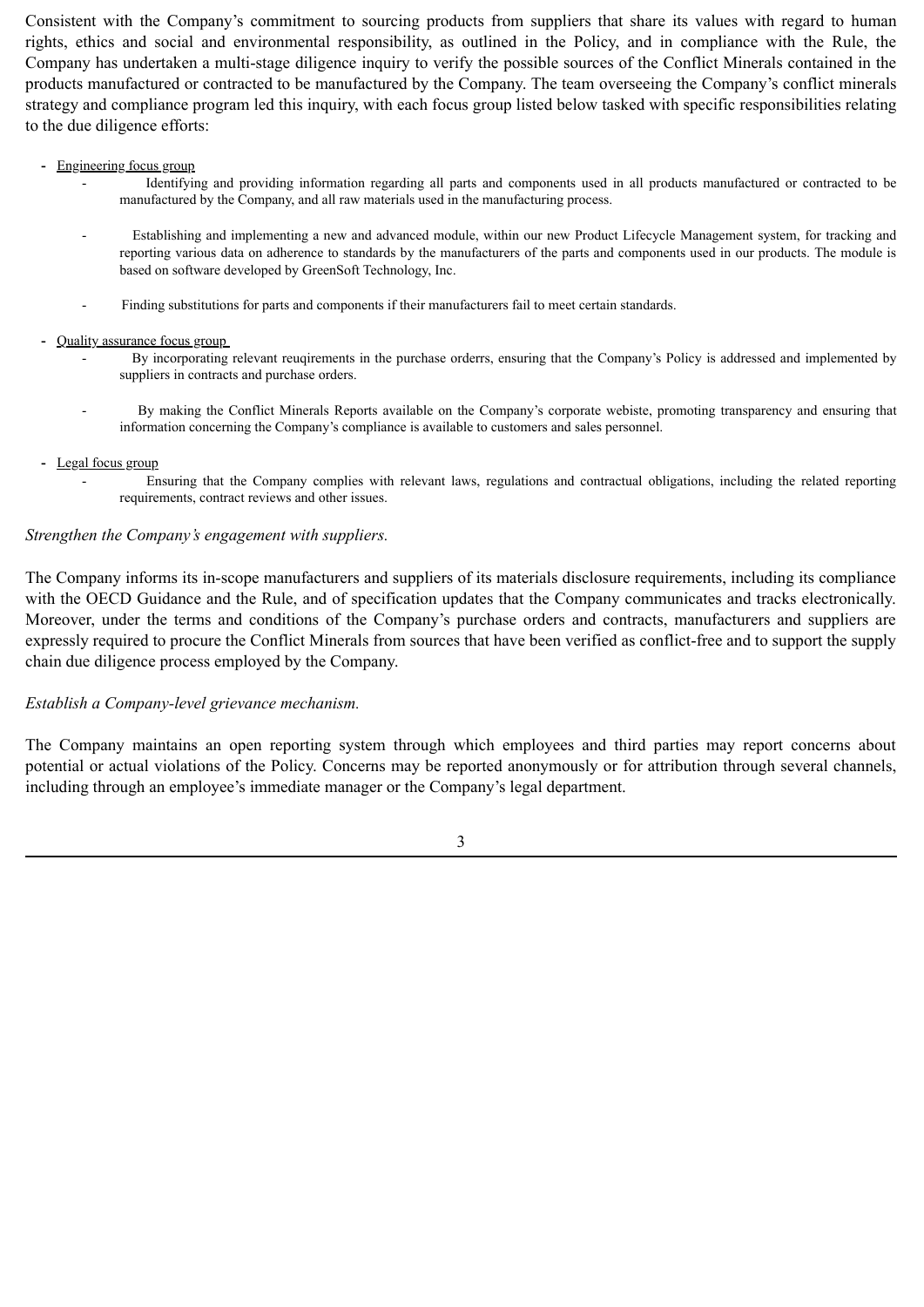### **OECD Guidance Step 2: Identify and assess risks in the Company's supply chain.**

### *Identify risks in the supply chain.*

The Company does not purchase Conflict Minerals directly from mines, smelters or refiners. The Company's supply chain with respect to the Covered Products is complex, with multiple intermediaries and third parties in the supply chain between the Company's manufacture of the Covered Products and the original sources of Conflict Minerals. As a result, the Company designed its due diligence process to conform to the requirements of the Rule and the OECD Guidance, as applicable for downstream companies. The Company relied and continues to rely on its suppliers to provide information regarding the origin of Conflict Minerals included in the Covered Products. Because the Company believes that the smelters and refiners of the Conflict Minerals are best situated to identify the sources of Conflict Minerals, the Company relied on communications with suppliers to identify the applicable smelters and refiners of Conflict Minerals in the Company's supply chain.

The first step in the Company's due diligence process was to determine which products manufactured or contracted to be manufactured by the Company during the 2021 calendar year may fall within the scope of the Rule and which first-tier suppliers and manufacturers the Company ought to engage in its due diligence efforts.

- The engineering focus group reviewed the catalog of the products manufactured or contracted to be manufactured by the Company in the 2021 calendar year to determine which components contain Conflict Minerals necessary to the functionality or production of the products. The Company's Product Lifecycle Management software was used to generate a list of all of the components of these products. Based on the components used in products manufactured or contracted to be manufactured by the Company, the Covered Products were identified. The Covered Products are listed in Part I of this Report.
- The engineering focus group also generated through the Company's Product Lifecycle Management system a list of the manufacturers or suppliers of the components of the Covered Products, allowing the engineering focus group to identify the Company's first-tier manufacturers and suppliers.
- Based on the engineering focus group's findings, the Company engaged during the 2021 calendar year an expert-consulting agency, GreenSoft Technology, Inc., in order to assist with gathering relevant information needed for updating the Company's Product Governance and Compliance module, a tool designed to help manufacturers manage various kinds of product compliance, including the ability to audit the presence and amount of regulated substances used in their products. This module stores and helps analyze information, such as documents received from manufacturers and suppliers, reflecting active components used by the Company and the degree to which the Company's manufacturers and suppliers adhere to relevant laws. In recording this data, the system ensures a fixed tracking of sources of components and raw materials.

Once the final first-tier manufacturer and supplier list was confirmed, all manufacturers and suppliers identified in connection with the Covered Products were then contacted by GreenSoft Technology, Inc. and provided with a supply chain survey in the form of the Conflict Minerals Reporting Template (the "Template") of the Responsible Business Alliance (the "RBA"). The RBA oversees the Responsible Minerals Initiative (formerly the Conflict-Free Sourcing Initiative, or the "CFSI") (the "RMI"). The Company modeled its survey after version 6.1 of the Template. In its cover letter enclosing the survey, GreenSoft Technology, Inc. (i) reiterated the requirements of the Rule and its applicability to the Company, (ii) expressed the Company's goal to become a "conflict-free" company and its expectation that its suppliers take similar measures with their suppliers, and (iii) requested that each recipient manufacturer or supplier complete the survey for all products supplied to the Company during the 2021 calendar year.

4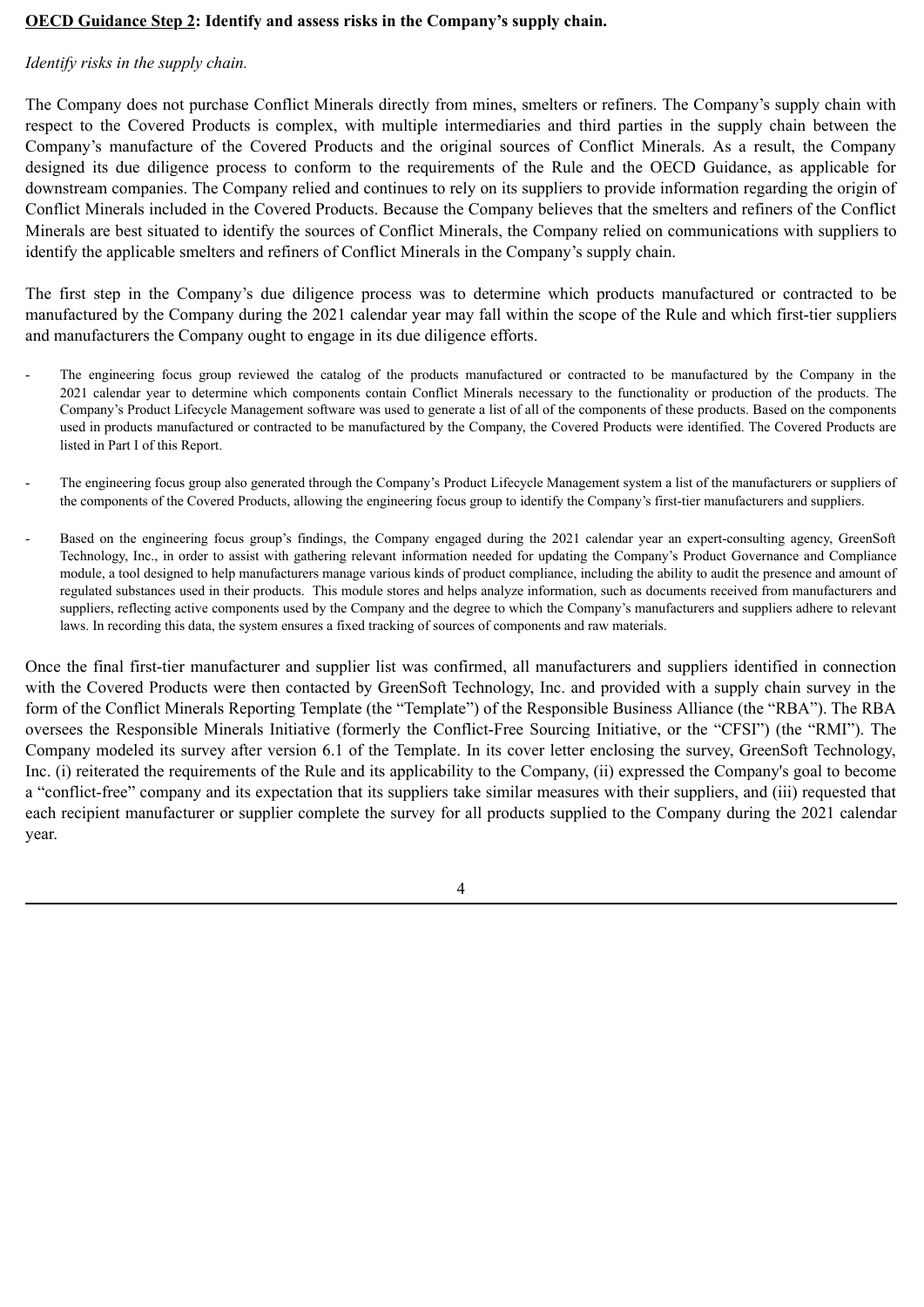As set forth in the Template and the OECD Guidance, manufacturers and suppliers which completed the survey, made representations or provided information regarding the following:

- the country of origin for the Conflict Minerals contained in the components or products provided by the solicited manufacturer or supplier to the Company;
- whether such Conflict Minerals directly or indirectly finance armed conflict in the Covered Countries;
- all of the smelters in the manufacturer or supplier's supply chain for such Conflict Minerals;
- whether such smelters have been validated as in compliance with the RMI's Responsible Minerals Assurance Process (formerly the Conflict-Free Smelter Program, or the "CFSP") (the "RMAP");
- whether the manufacturer or supplier has its own Conflict Minerals policy that requires its own direct suppliers to be DRC conflict-free; and
- whether the manufacturer or supplier uses the Template with its own suppliers to gather similar information.

#### *Assess risk in the supply chain.*

The information in the surveys received from manufacturers and suppliers was compared against the RMAP's "conformant" and "active" smelters list. The Company adopted the following multi-step process to evaluate the surveys:

- If correctly completed, each survey identified the smelters and refiners within the solicited supplier's or manufacturer's supply chain. Thus, the Company compared each completed survey against the RMAP's "conformant" and "active" smelters list to determine whether the smelters or refiners associated with the surveyed supplier or manufacturer qualified as "conformant" or "active." The RMAP is a program in which the RMI uses independent third-party auditors to audit the source, including origin of mines and chain of custody, of the Conflict Minerals processed by smelters and refiners which agree to undergo an audit or to take part in a cross-recognition program.
	- The smelter or refiner is considered RMAP "conformant" if the audited smelter or refiner has successfully completed an RMAP audit and maintains good standing in the program, through a continual validation process. These smelters or refiners have the systems and processes in place to support responsible sourcing of raw materials and can provide evidence to support their sourcing activities.
	- Smelters and refiners labeled as RMAP "active" by the RMI represent smelters and refiners that have committed to undergo an RMAP assessment, completed the relevant documents, and scheduled the on-site assessment. These may be in the pre-assessment, assessment or corrective-action phases of the assessment. The RMI notes on the active smelters list the names of any smelters or refiners that have left the "active" or "conformant" list and intend to re-enter the program.
	- Downstream smelters or refiners may not take part in the RMAP. However, they may participate in the RMI's Downstream Audit Program, an independent validation of companies' sourcing practices outside of the RMAP audit process.
- The Company worked with individual manufacturers and suppliers that had questions or concerns regarding the survey modeled after the Template or regarding the Rule.
- Manufacturers and suppliers that returned surveys that appeared to be incomplete or incorrect were contacted again with a follow-up request to provide the missing information or to correct the inaccuracies.
- Manufacturers and suppliers that failed to respond to the follow-up request were issued an official notification by the Company's senior officers informing them that continued refusal could result in cancelation of all contractual engagements, following which notification such manufacturers and suppliers provided the requested information to the Company.

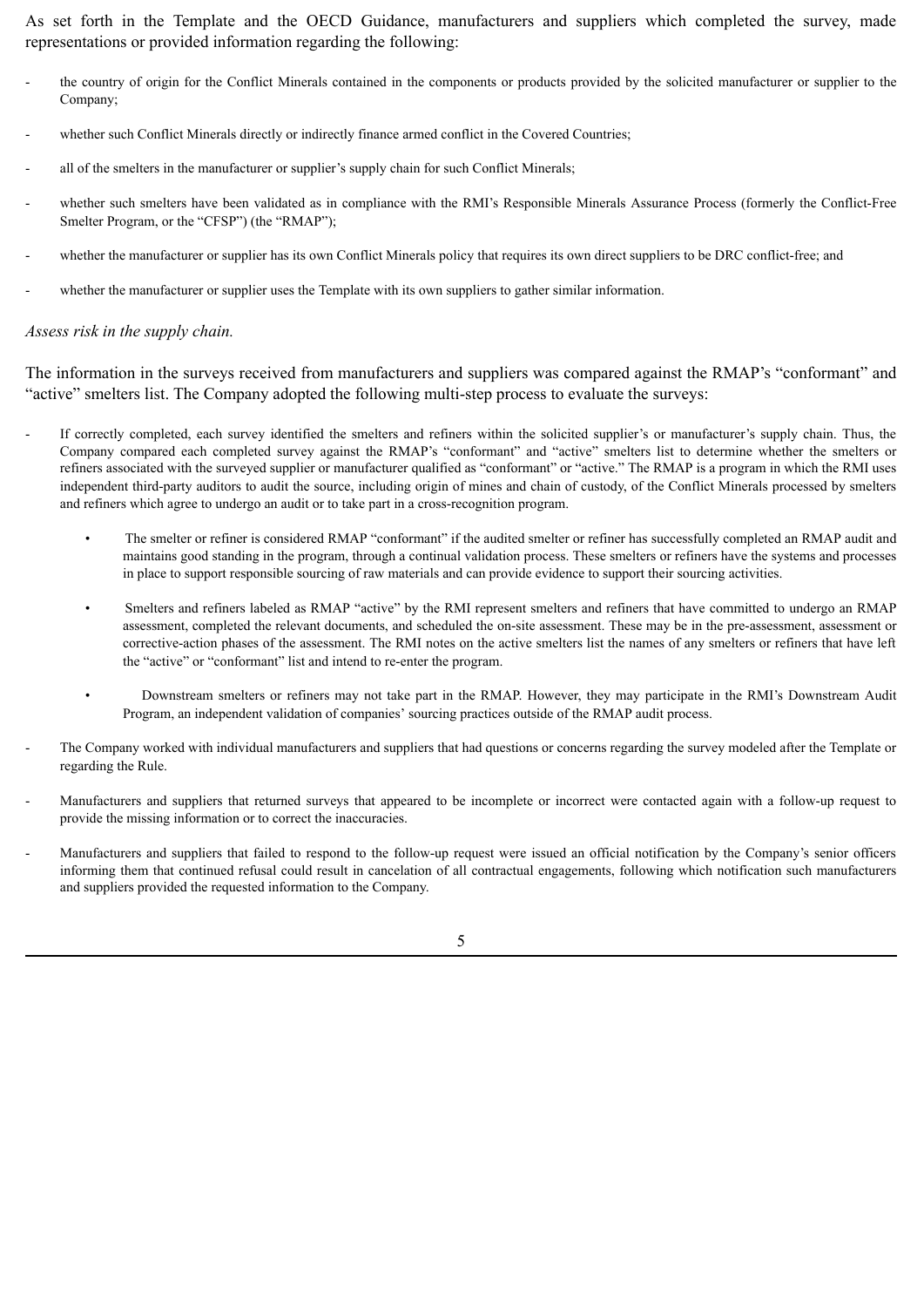All completed surveys received from suppliers were stored electronically in a central location accessible to authorized employees of the Company involved in the due diligence process and will be retained in accordance with the Company's document retention guidelines.

Following the process outlined above, as of December 31, 2021, the Company received completed survey responses from approximately 100% of manufacturers and suppliers on the list responsible for manufactured parts used in the Covered Products included in the supply chain survey. The Company relied on the completed surveys it received from its manufacturers and suppliers as the main source of documentation supporting the representations made by such parties regarding the source and chain of custody of relevant Conflict Minerals.

## **OECD Guidance Step 3: Design and implement a strategy to respond to identified risks.**

## *Report findings to designated senior management.*

The team overseeing the Company's conflict minerals strategy and compliance program reported its due diligence findings to senior management overseeing the supply chain and engineering departments, including the Quality Assurance Manager and the Vice President for Operations. All completed surveys from manufacturers and suppliers were stored electronically in a central location accessible to authorized employees in the Company's engineering and legal departments. The Company's quality assurance department was involved in the design and was responsible for the internal audit of the due diligence process.

### *Devise, adopt and implement a risk management plan.*

In light of the complexity of the Company's and its suppliers' supply chains, the Company is currently unable to assess adequately all of the risks in its supply chain. However, the Company has taken and continues to take steps to manage risks, including:

- engaging with manufacturers and suppliers to obtain current, accurate and complete information about the Company's supply chains;
- encouraging manufacturers and suppliers to implement responsible sourcing and based on the Company's status as a downstream company with limited control over smelters and refiners asking manufacturers and suppliers to encourage smelters and refiners to obtain a "conflict-free" or otherwise RMAP "conformant" designation from an independent, third-party auditor;
- taking part in industry initiatives promoting "conflict-free" supply chains; and
- advocating that our industry membership organizations develop and implement due diligence capability training modules in cooperation with relevant international organizations, non-governmental organizations, stakeholders and other experts.

### *Monitor risk mitigation efforts and report back to designated senior management.*

To monitor and track performance of risk management efforts, the Company relies on supplier survey updates and supplier RMAP updates. The status of such efforts is communicated in meetings of the internal team charged with executing the Company's Conflict Minerals strategy and compliance processes.

The Company employs an escalation process whereby it promptly engages directly with suppliers or manufacturers upon obtaining any information that may indicate that such suppliers or manufacturers may be sourcing Conflict Minerals from any of the Covered Countries. Various steps taken by the Company in such instances may include requiring a contracted supplier or manufacturer to find an alternative source for the Covered Minerals for use in products or components supplied to the Company, or, if appropriate in light of all relevant factors, suspending or terminating a contractual relationship with the supplier or manufacturer. The Company's risk management plan is ultimately to discontinue doing business with any supplier found to be purchasing the Conflict Minerals, the trading of which directly or indirectly finance or benefit armed groups in the Covered Countries, after attempts at corrective actions are not successful.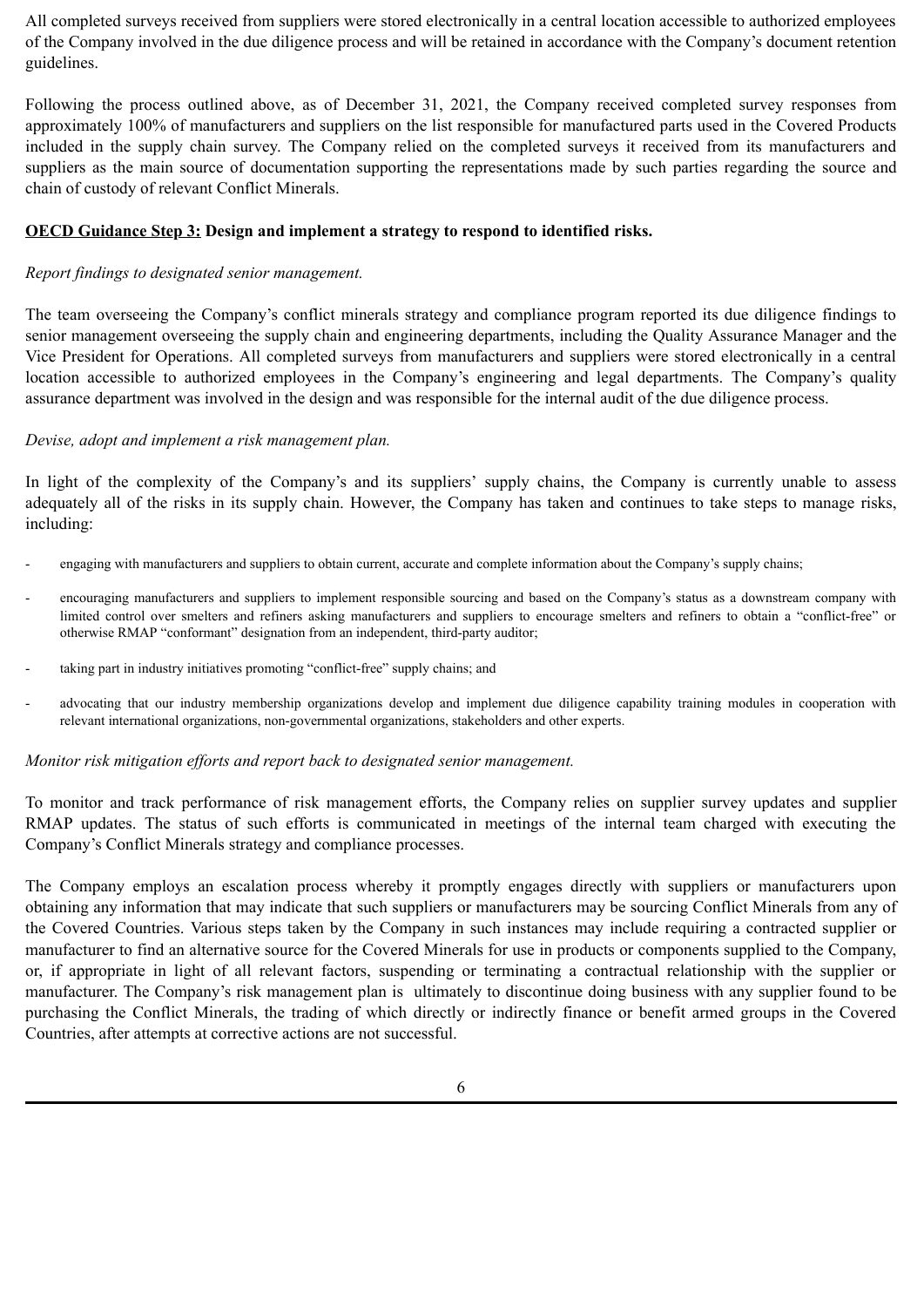*Undertake additional fact and risk assessments for risks requiring mitigation, or after a change in circumstances.*

To undertake additional fact and risk assessments for risks requiring mitigation or after a change of circumstances, the Company relies on a supplier re-approval process as set forth in its Policy.

# **OECD Guidance Step 4: Carry out independent third-party audit of smelter/refiner's due diligence practices.**

Due to the Company's position in the supply chain, the Company does not have a direct relationship with smelters and refiners, nor does it perform direct audits of the smelters and refiners that provide its supply chain with the Conflict Minerals contained in the Company's Covered Products. The Company relies upon industry efforts to influence smelters and refiners to undergo audits and become certified through the RMAP.

# **OECD Guidance Step 5: Report annually on supply chain due diligence.**

The Company has filed with the Securities and Exchange Commission its specialized disclosure report on Form SD, which includes this Conflict Minerals Report as Exhibit 1.01, for the reporting period from January 1 to December 31, 2021. In accordance with OECD Guidance and the Rule, the Company has also made these disclosures available on its website at https://investors.allot.com/financial-information/sec-filings.

# **PART III. THE COMPANY'S DUE DILIGENCE FINDINGS AND CONCLUSIONS**

# **Inherent Limitations on Due Diligence Measures**

As a downstream purchaser of products which contain conflict minerals, our due diligence measures can provide only reasonable, not absolute, assurance regarding the source and chain of custody of the necessary conflict minerals. Our due diligence processes are based on the necessity of seeking data from our direct suppliers and those suppliers seeking similar information within their supply chains to identify the original sources of the necessary conflict minerals. We also rely, to a large extent, on information collected and provided by responsible mineral sourcing validation programs. Such sources of information may yield inaccurate or incomplete information and may be subject to fraud.

Another complicating factor is the unavailability of country of origin and chain of custody information from our suppliers on a continuous, real-time basis. The supply chain of commodities such as conflict minerals is a multi-step process operating more or less on a daily basis, with ore being delivered to smelters and refiners, with smelters and refiners smelting or refining ores into metal containing derivatives such as ingots, with the derivatives being shipped, sold and stored in numerous market locations around the world and with distributors and purchasers holding varying amounts of the derivatives in inventory for use. Since we do not have direct contractual relationships with smelters and refiners, we rely on our direct suppliers and the entire supply chain to gather and provide specific information about the date when the ore is smelted into a derivative and later shipped, stored, sold and first entered the stream of commerce. We directly seek sourcing data on a periodic basis from our direct suppliers as well as certain smelters and refiners. We ask that the data cover the entire reporting year, and we seek to use contract provisions requiring the suppliers to promptly update us in the event that the sourcing data changes.

7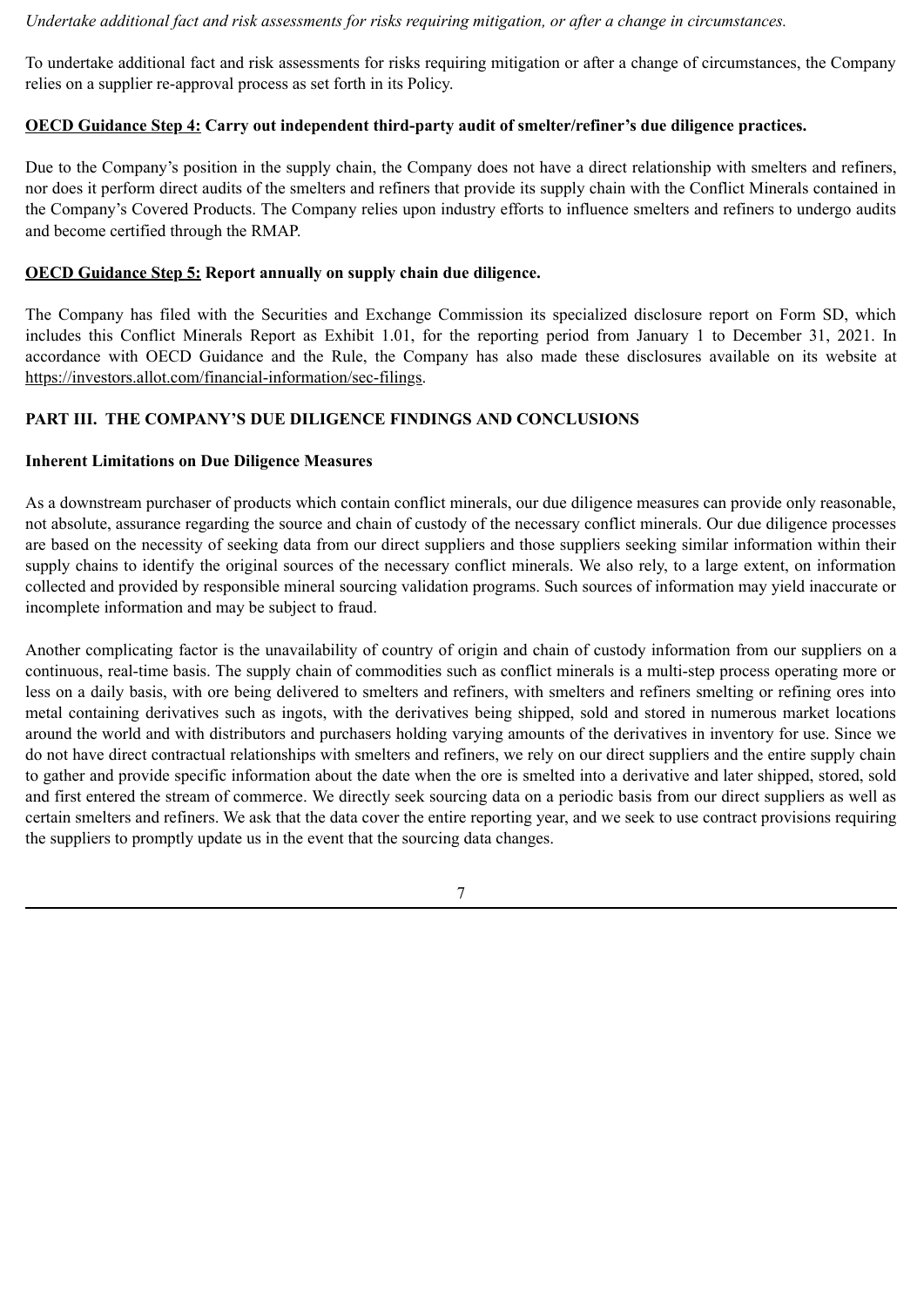### **Country of Origin of the Conflict Minerals in the Covered Products**

Based on the information obtained by the Company during the due diligence process, the Company does not have sufficient information, with respect to the Covered Products, to determine the country of origin of all of the Conflict Minerals in all the Covered Products. However, based on the information that has been obtained, to the extent reasonably determinable by the Company, with respect to the smelters and refineries identified by the Company, such countries of origin are believed to include, to the extent known, the following countries: India, United Arab Emirates, United States of America, Republic of Korea, Uganda, Lithuania, Italy, Chile, Germany, Australia, Russian Federation, Malaysia, Zambia, South Africa, Austria, Andorra, France, Kazakhstan, Brazil, Belgium, Netherlands, Sudan, China (Mainland), Taiwan, Zimbabwe, Poland, Thailand, Czech Republic, New Zealand, Japan, Switzerland, Spain, Canada, Indonesia, Uzbekistan, Turkey, Mexico, Singapore, Saudi Arabia, Kyrgyzstan, Sweden, Philippines, Macedonia, Myanmar, Vietnam, Bolivia, Peru and Estonia.

# **Facilities Used to Process the Conflict Minerals in the Covered Products**

Following the process outlined above, the Company received responses from approximately 96% of the surveyed suppliers. Therefore, the Company was unable to conclusively determine the origin of all the Conflict Minerals contained in the Covered Products.

However, based on the information that was provided by the Company's suppliers and otherwise obtained through the due diligence process, the Company believes that, to the extent reasonably determinable by the Company, the facilities that were used to process the Conflict Minerals contained in the Covered Products during the covered period included the smelters and refineries listed on Appendix A to this Report. The smelters and refiners that the Company has been able to determine as RMAP "conformant" are identified by an asterisk in Appendix A (smelters which are in "active" RMAP status are identified by two asterisks). The smelters and refiners identified in Appendix A to this Report were identified by our suppliers and the Company cannot be certain that these smelters and refiners were in fact in the Company's supply chain during the period covered by this Report.

## **PART IV. IMPLEMENTATION OF STRATEGIES TO RESPOND TO IDENTIFIED RISKS AND FUTURE STEPS**

We have taken, and intend to continue to take, steps to improve our due diligence processes and to minimize the risk that our necessary conflict minerals benefit armed groups. Going forward, the Company plans to continue to engage with its manufacturers and suppliers to obtain current, accurate and complete information about its supply chains and will continue to improve its due diligence efforts to ensure responsible sourcing in compliance with the Policy. The Company further intends to collaborate with key stakeholders to identify relevant risks and improve systems of raising grievances related to conditions in and around mining. The Company also intends to continue its engagement with industry programs, stakeholders and groups to encourage the further development, adoption, improvement and reliability of relevant programs, tools and standards. The Company intends to continue monitoring the performance and efficiency of its due diligence efforts and to maintain its risk management plan, which includes due diligence reviews of suppliers, smelters and refiners sourcing from the Covered Countries and procedures designed to account for any new risks in the risk management plan. The Company also plans to continue to encourage its suppliers to adopt best practices for the responsible sourcing of materials and use conflict-free or otherwise RMAP "conformant" smelters and refiners as capacity becomes available. As it has done in the past, the Company may also elect to contact or follow up with smelter and refiner facilities that have not received a "conflict-free" or otherwise RMAP "conformant" designation from an independent third-party audit program, such as the RMAP, to encourage their participation in such a program, request country of origin and chain of custody information, and encourage their participation in an independent thirdparty audit program, such as the RMAP.

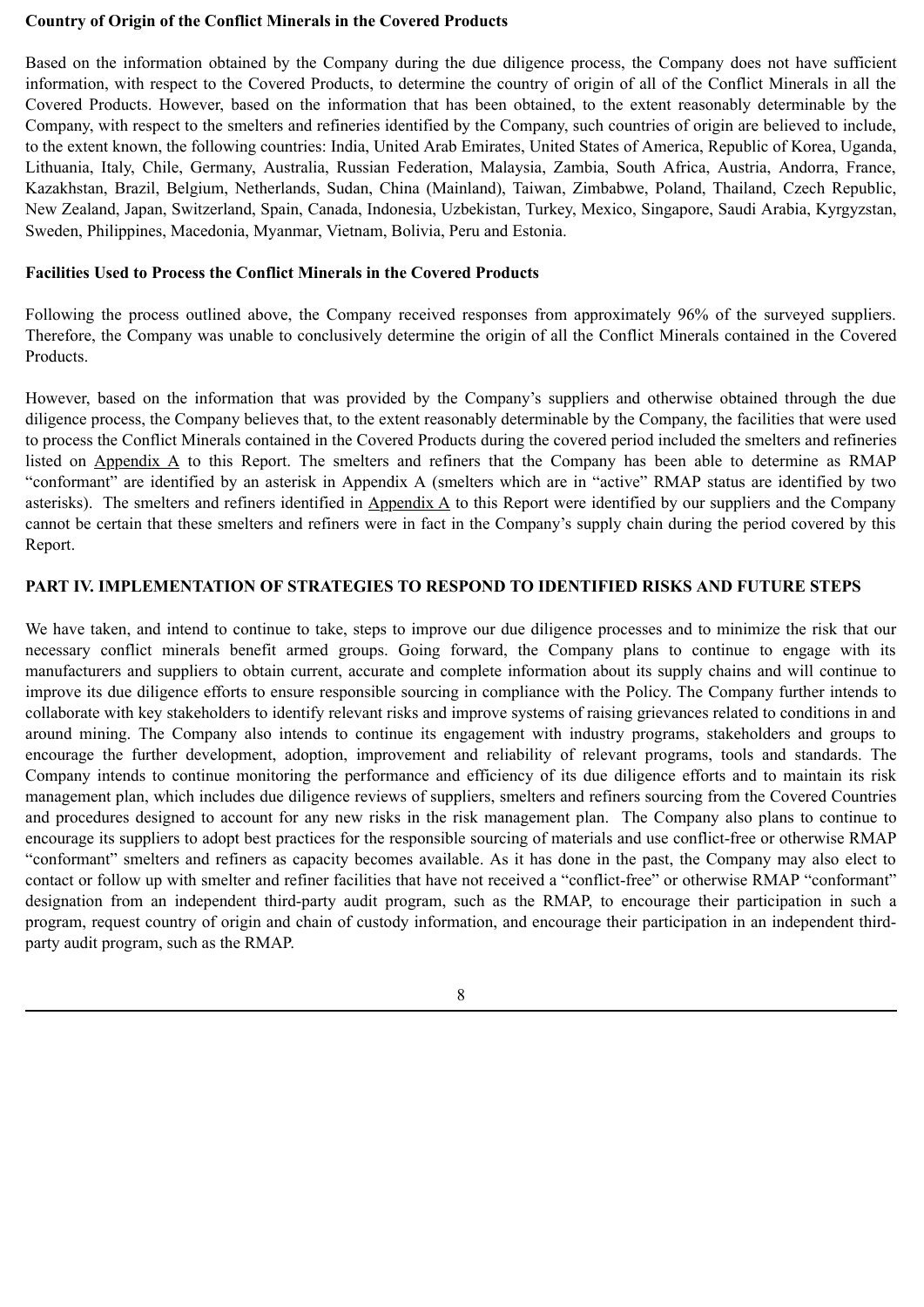# **CURRENTLY KNOWN SMELTER AND REFINERY LIST**

| Metal | <b>Smelter Name</b>                                          | <b>Smelter Country</b>                    |
|-------|--------------------------------------------------------------|-------------------------------------------|
| Gold  | Sancus ZFS (L'Orfebre, SA)**                                 | <b>COLOMBIA</b>                           |
| Gold  | Alexy Metals**                                               | UNITED STATES OF<br><b>AMERICA</b>        |
| Gold  | Augmont Enterprises Private Limited**                        | <b>INDIA</b>                              |
| Gold  | C.I Metales Procesados Industriales SAS**                    | <b>COLOMBIA</b>                           |
| Gold  | Metal Concentrators SA (Pty) Ltd.*                           | <b>SOUTH AFRICA</b>                       |
| Gold  | Eco-System Recycling Co., Ltd. West Plant*                   | <b>JAPAN</b>                              |
| Gold  | Eco-System Recycling Co., Ltd. North Plant*                  | <b>JAPAN</b>                              |
| Gold  | NH Recytech Company*                                         | KOREA, REPUBLIC OF                        |
| Gold  | Safimet S.p.A*                                               | <b>ITALY</b>                              |
| Gold  | Planta Recuperadora de Metales SpA*                          | <b>CHILE</b>                              |
| Gold  | SungEel HiMetal Co., Ltd.*                                   | KOREA, REPUBLIC OF                        |
| Gold  | Bangalore Refinery*                                          | <b>INDIA</b>                              |
| Gold  | Ogussa Osterreichische Gold- und Silber-Scheideanstalt GmbH* | <b>AUSTRIA</b>                            |
| Gold  | WIELAND Edelmetalle GmbH*                                    | <b>GERMANY</b>                            |
| Gold  | SAXONIA Edelmetalle GmbH*                                    | <b>GERMANY</b>                            |
| Gold  | Italpreziosi*                                                | <b>ITALY</b>                              |
| Gold  | 8853 S.p.A.*                                                 | <b>ITALY</b>                              |
| Gold  | L'Orfebre S.A.*                                              | <b>ANDORRA</b>                            |
| Gold  | SAAMP*                                                       | <b>FRANCE</b>                             |
| Gold  | TOO Tau-Ken-Altyn*                                           | <b>KAZAKHSTAN</b>                         |
| Gold  | Marsam Metals*                                               | <b>BRAZIL</b>                             |
| Gold  | Korea Zinc Co., Ltd.*                                        | KOREA, REPUBLIC OF                        |
| Gold  | REMONDIS PMR B.V.*                                           | <b>NETHERLANDS</b>                        |
| Gold  | $T.C.A S.p.A*$                                               | <b>ITALY</b>                              |
| Gold  | Emirates Gold DMCC*                                          | UNITED ARAB EMIRATES                      |
| Gold  | Al Etihad Gold Refinery DMCC*                                | UNITED ARAB EMIRATES                      |
| Gold  | Singway Technology Co., Ltd.*                                | <b>TAIWAN</b>                             |
| Gold  | KGHM Polska Miedz Spolka Akcyjna*                            | <b>POLAND</b>                             |
| Gold  | MMTC-PAMP India Pvt., Ltd.*                                  | <b>INDIA</b>                              |
| Gold  | Geib Refining Corporation*                                   | <b>UNITED STATES OF</b><br><b>AMERICA</b> |
| Gold  | Umicore Precious Metals Thailand*                            | <b>THAILAND</b>                           |
| Gold  | SAFINA A.S.*                                                 | <b>CZECH REPUBLIC</b>                     |
| Gold  | Gold Refinery of Zijin Mining Group Co., Ltd.*               | CHINA (MAINLAND)<br>(MAINLAND)            |
| Gold  | Zhongyuan Gold Smelter of Zhongjin Gold Corporation*         | CHINA (MAINLAND)                          |
| Gold  | Yokohama Metal Co., Ltd.*                                    | <b>JAPAN</b>                              |
| Gold  | Yamakin Co., Ltd.*                                           | <b>JAPAN</b>                              |

\* RMAP "conformant," based on RMI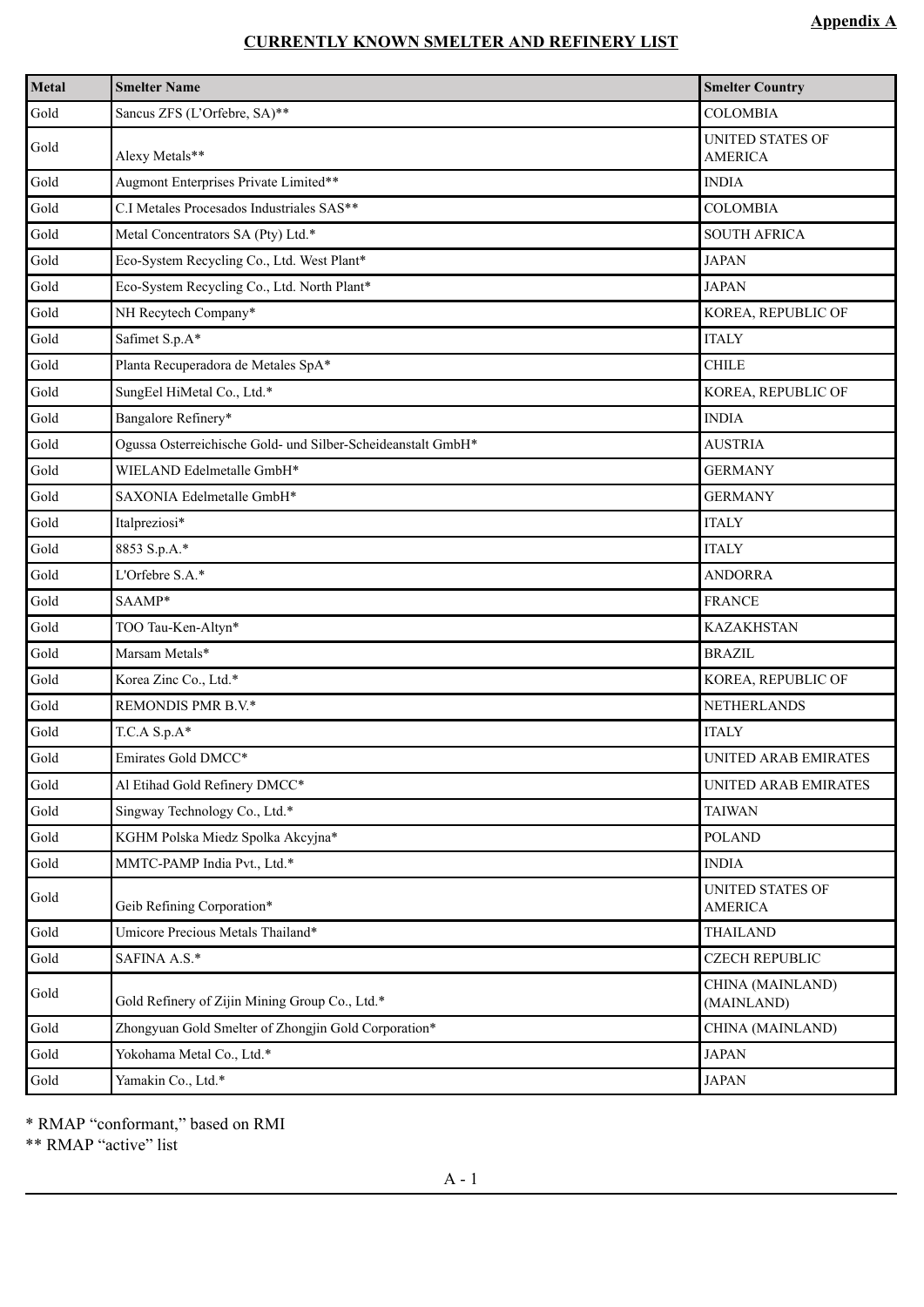| Gold | Western Australian Mint (T/a The Perth Mint)*        | <b>AUSTRALIA</b>                          |
|------|------------------------------------------------------|-------------------------------------------|
| Gold | Valcambi S.A.*                                       | <b>SWITZERLAND</b>                        |
| Gold | United Precious Metal Refining, Inc.*                | <b>UNITED STATES OF</b><br><b>AMERICA</b> |
| Gold | Umicore S.A. Business Unit Precious Metals Refining* | <b>BELGIUM</b>                            |
| Gold | Torecom*                                             | KOREA, REPUBLIC OF                        |
| Gold | Tokuriki Honten Co., Ltd.*                           | <b>JAPAN</b>                              |
| Gold | Shandong Gold Smelting Co., Ltd.*                    | CHINA (MAINLAND)                          |
| Gold | Tanaka Kikinzoku Kogyo K.K.*                         | <b>JAPAN</b>                              |
| Gold | Sumitomo Metal Mining Co., Ltd.*                     | <b>JAPAN</b>                              |
| Gold | Solar Applied Materials Technology Corp.*            | <b>TAIWAN</b>                             |
| Gold | Sichuan Tianze Precious Metals Co., Ltd.*            | CHINA (MAINLAND)                          |
| Gold | Shandong Zhaojin Gold & Silver Refinery Co., Ltd.*   | CHINA (MAINLAND)                          |
| Gold | SEMPSA Joyeria Plateria S.A.*                        | <b>SPAIN</b>                              |
| Gold | Samduck Precious Metals*                             | KOREA, REPUBLIC OF                        |
| Gold | Royal Canadian Mint*                                 | <b>CANADA</b>                             |
| Gold | Rand Refinery (Pty) Ltd.*                            | <b>SOUTH AFRICA</b>                       |
| Gold | PX Precinox S.A.*                                    | <b>SWITZERLAND</b>                        |
| Gold | PT Aneka Tambang (Persero) Tbk*                      | <b>INDONESIA</b>                          |
| Gold | PAMP S.A.*                                           | <b>SWITZERLAND</b>                        |
| Gold | Ohura Precious Metal Industry Co., Ltd.*             | <b>JAPAN</b>                              |
| Gold | Nihon Material Co., Ltd.*                            | <b>JAPAN</b>                              |
| Gold | Navoi Mining and Metallurgical Combinat*             | <b>UZBEKISTAN</b>                         |
| Gold | Nadir Metal Rafineri San. Ve Tic. A.S.*              | <b>TURKEY</b>                             |
| Gold | Mitsui Mining and Smelting Co., Ltd.*                | <b>JAPAN</b>                              |
| Gold | Mitsubishi Materials Corporation*                    | <b>JAPAN</b>                              |
| Gold | Metalurgica Met-Mex Penoles S.A. De C.V.*            | <b>MEXICO</b>                             |
| Gold | Metalor USA Refining Corporation*                    | <b>UNITED STATES OF</b><br><b>AMERICA</b> |
| Gold | Metalor Technologies S.A.*                           | <b>SWITZERLAND</b>                        |
| Gold | Metalor Technologies (Singapore) Pte., Ltd.*         | <b>SINGAPORE</b>                          |
| Gold | Metalor Technologies (Hong Kong) Ltd.*               | CHINA (MAINLAND)                          |
| Gold | Metalor Technologies (Suzhou) Ltd.*                  | CHINA (MAINLAND)                          |
| Gold | Matsuda Sangyo Co., Ltd.*                            | <b>JAPAN</b>                              |
| Gold | Materion*                                            | <b>UNITED STATES OF</b><br><b>AMERICA</b> |
| Gold | LS-NIKKO Copper Inc.*                                | KOREA, REPUBLIC OF                        |
| Gold | Kojima Chemicals Co., Ltd.*                          | <b>JAPAN</b>                              |
| Gold | Kennecott Utah Copper LLC*                           | <b>UNITED STATES OF</b><br><b>AMERICA</b> |
| Gold | Kazzinc*                                             | <b>KAZAKHSTAN</b>                         |
| Gold | JX Nippon Mining & Metals Co., Ltd.*                 | <b>JAPAN</b>                              |
| Gold | Asahi Refining Canada Ltd.*                          | <b>CANADA</b>                             |
| Gold | Asahi Refining USA Inc.*                             | UNITED STATES OF<br><b>AMERICA</b>        |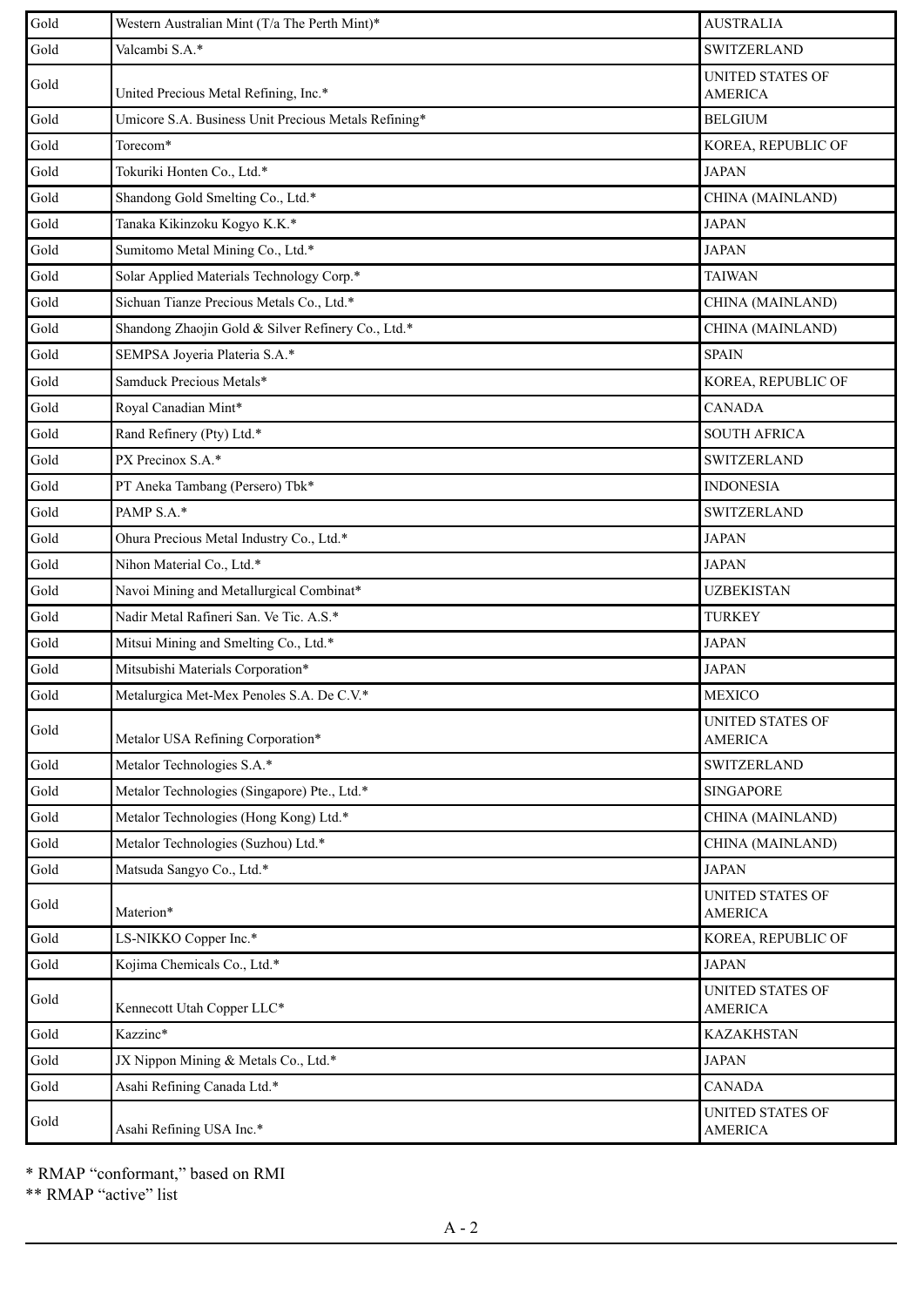| Gold | Jiangxi Copper Co., Ltd.*                                        | CHINA (MAINLAND)                          |
|------|------------------------------------------------------------------|-------------------------------------------|
| Gold | Japan Mint*                                                      | <b>JAPAN</b>                              |
| Gold | Istanbul Gold Refinery*                                          | <b>TURKEY</b>                             |
| Gold | Ishifuku Metal Industry Co., Ltd.*                               | <b>JAPAN</b>                              |
| Gold | Inner Mongolia Qiankun Gold and Silver Refinery Share Co., Ltd.* | CHINA (MAINLAND)                          |
| Gold | Hunan Chenzhou Mining Co., Ltd.*                                 | CHINA (MAINLAND)                          |
| Gold | Heraeus Germany GmbH Co. KG*                                     | <b>GERMANY</b>                            |
| Gold | Heraeus Metals Hong Kong Ltd.*                                   | CHINA (MAINLAND)                          |
| Gold | Heimerle + Meule GmbH*                                           | <b>GERMANY</b>                            |
| Gold | LT Metal Ltd.*                                                   | KOREA, REPUBLIC OF                        |
| Gold | Eco-System Recycling Co., Ltd. East Plant*                       | <b>JAPAN</b>                              |
| Gold | Dowa*                                                            | <b>JAPAN</b>                              |
| Gold | DODUCO Contacts and Refining GmbH*                               | <b>GERMANY</b>                            |
| Gold | DSC (Do Sung Corporation)*                                       | KOREA, REPUBLIC OF                        |
| Gold | Chugai Mining*                                                   | <b>JAPAN</b>                              |
| Gold | Chimet S.p.A.*                                                   | <b>ITALY</b>                              |
| Gold | Cendres + Metaux S.A.*                                           | <b>SWITZERLAND</b>                        |
| Gold | CCR Refinery - Glencore Canada Corporation*                      | <b>CANADA</b>                             |
| Gold | C. Hafner GmbH + Co. KG*                                         | <b>GERMANY</b>                            |
| Gold | Boliden AB*                                                      | <b>SWEDEN</b>                             |
| Gold | Bangko Sentral ng Pilipinas (Central Bank of the Philippines)*   | <b>PHILIPPINES</b>                        |
| Gold | Aurubis AG*                                                      | <b>GERMANY</b>                            |
| Gold | Asaka Riken Co., Ltd.*                                           | <b>JAPAN</b>                              |
| Gold | Asahi Pretec Corp.*                                              | <b>JAPAN</b>                              |
| Gold | Argor-Heraeus S.A.*                                              | <b>SWITZERLAND</b>                        |
| Gold | AngloGold Ashanti Corrego do Sitio Mineracao*                    | <b>BRAZIL</b>                             |
| Gold | Almalyk Mining and Metallurgical Complex (AMMC)*                 | <b>UZBEKISTAN</b>                         |
| Gold | Aida Chemical Industries Co., Ltd.*                              | <b>JAPAN</b>                              |
| Gold | Advanced Chemical Company*                                       | UNITED STATES OF<br><b>AMERICA</b>        |
| Gold | Metallix Refining Inc.                                           | <b>UNITED STATES OF</b><br><b>AMERICA</b> |
| Gold | MD Overseas                                                      | <b>INDIA</b>                              |
| Gold | Sellem Industries Ltd.                                           | <b>MAURITANIA</b>                         |
| Gold | K.A. Rasmussen                                                   | <b>NORWAY</b>                             |
| Gold | Emerald Jewel Industry India Limited (Unit 4)                    | <b>INDIA</b>                              |
| Gold | Emerald Jewel Industry India Limited (Unit 3)                    | <b>INDIA</b>                              |
| Gold | Emerald Jewel Industry India Limited (Unit 2)                    | <b>INDIA</b>                              |
| Gold | Emerald Jewel Industry India Limited (Unit 1)                    | <b>INDIA</b>                              |
| Gold | Kundan Care Products Ltd.                                        | <b>INDIA</b>                              |
| Gold | Sovereign Metals                                                 | <b>INDIA</b>                              |
| Gold | CGR Metalloys Pvt Ltd.                                           | <b>INDIA</b>                              |
| Gold | Dijllah Gold Refinery FZC                                        | UNITED ARAB EMIRATES                      |
| Gold | QG Refining, LLC                                                 | UNITED STATES OF<br><b>AMERICA</b>        |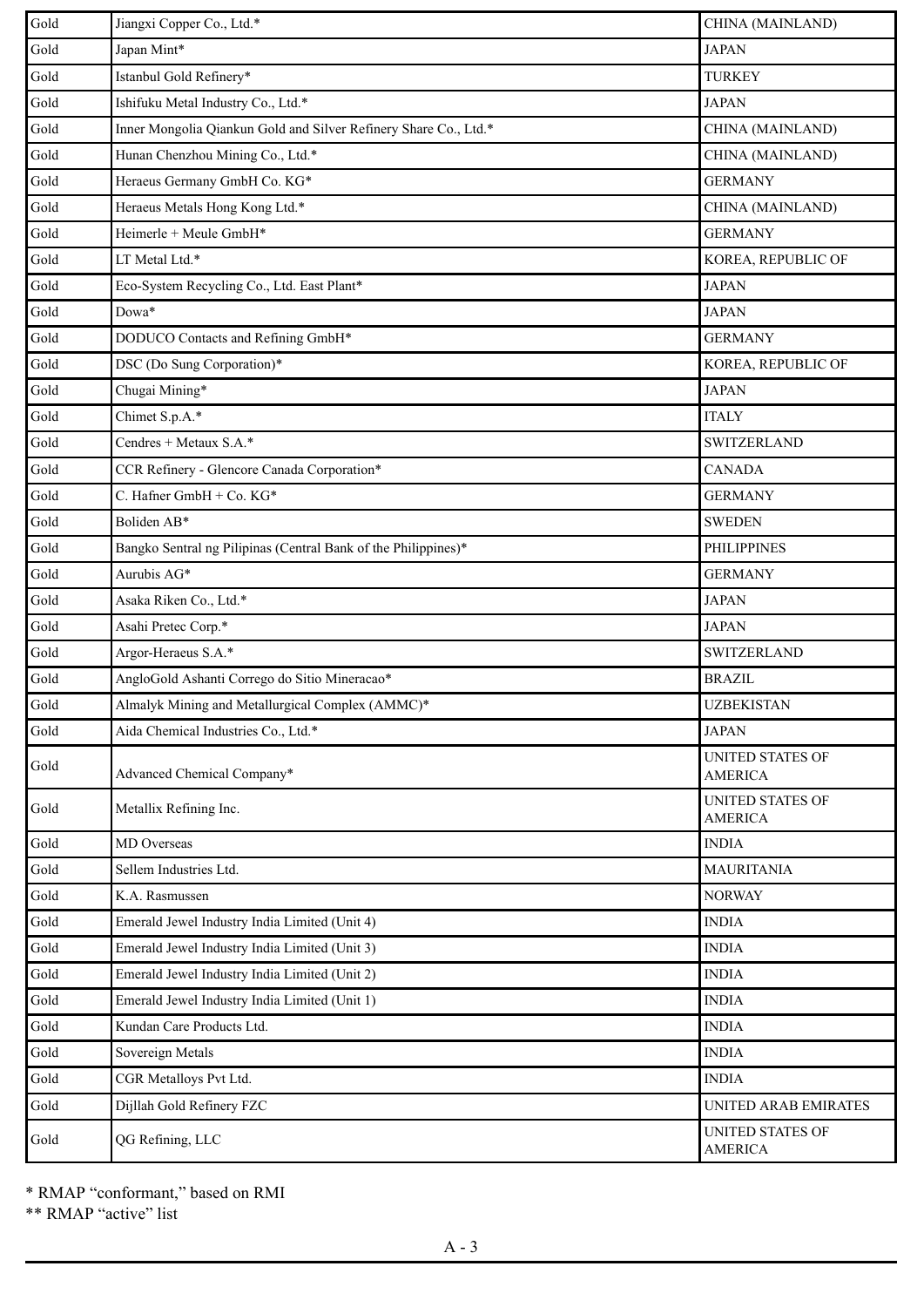| Gold | <b>TSK Pretech</b>                                                          | KOREA, REPUBLIC OF                        |
|------|-----------------------------------------------------------------------------|-------------------------------------------|
| Gold | Gold Coast Refinery                                                         | <b>GHANA</b>                              |
| Gold | African Gold Refinery                                                       | <b>UGANDA</b>                             |
| Gold | State Research Institute Center for Physical Sciences and Technology        | <b>LITHUANIA</b>                          |
| Gold | JALAN & Company                                                             | <b>INDIA</b>                              |
| Gold | Pease & Curren                                                              | <b>UNITED STATES OF</b><br><b>AMERICA</b> |
| Gold | Degussa Sonne / Mond Goldhandel GmbH                                        | <b>GERMANY</b>                            |
| Gold | KYSHTYM COPPER-ELECTROLYTIC PLANT ZAO                                       | <b>RUSSIAN FEDERATION</b>                 |
| Gold | Modeltech Sdn Bhd                                                           | <b>MALAYSIA</b>                           |
| Gold | Sai Refinery                                                                | <b>INDIA</b>                              |
| Gold | GCC Gujrat Gold Centre Pvt. Ltd.                                            | <b>INDIA</b>                              |
| Gold | <b>AU Traders and Refiners</b>                                              | <b>SOUTH AFRICA</b>                       |
| Gold | Abington Reldan Metals, LLC                                                 | UNITED STATES OF<br><b>AMERICA</b>        |
| Gold | Shirpur Gold Refinery Ltd.                                                  | <b>INDIA</b>                              |
| Gold | <b>Industrial Refining Company</b>                                          | <b>BELGIUM</b>                            |
| Gold | Fujairah Gold FZC                                                           | <b>UNITED ARAB EMIRATES</b>               |
| Gold | Sudan Gold Refinery                                                         | <b>SUDAN</b>                              |
| Gold | Kaloti Precious Metals                                                      | <b>UNITED ARAB EMIRATES</b>               |
| Gold | <b>International Precious Metal Refiners</b>                                | <b>UNITED ARAB EMIRATES</b>               |
| Gold | Shenzhen Zhonghenglong Real Industry Co., Ltd.                              | CHINA (MAINLAND)                          |
| Gold | Shandong Humon Smelting Co., Ltd.                                           | CHINA (MAINLAND)                          |
| Gold | Fidelity Printers and Refiners Ltd.                                         | <b>ZIMBABWE</b>                           |
| Gold | Guangdong Jinding Gold Limited                                              | CHINA (MAINLAND)                          |
| Gold | Morris and Watson                                                           | <b>NEW ZEALAND</b>                        |
| Gold | Tongling Nonferrous Metals Group Co., Ltd.                                  | CHINA (MAINLAND)                          |
| Gold | Great Wall Precious Metals Co., Ltd. of CBPM                                | CHINA (MAINLAND)                          |
| Gold | SOE Shyolkovsky Factory of Secondary Precious Metals                        | RUSSIAN FEDERATION                        |
| Gold | Shandong Tiancheng Biological Gold Industrial Co., Ltd.                     | CHINA (MAINLAND)                          |
| Gold | SAMWON METALS Corp.                                                         | KOREA, REPUBLIC OF                        |
| Gold | Sabin Metal Corp.                                                           | <b>UNITED STATES OF</b><br><b>AMERICA</b> |
| Gold | Prioksky Plant of Non-Ferrous Metals                                        | RUSSIAN FEDERATION                        |
| Gold | Penglai Penggang Gold Industry Co., Ltd.                                    | CHINA (MAINLAND)                          |
| Gold | OJSC "The Gulidov Krasnoyarsk Non-Ferrous Metals Plant" (OJSC Krastsvetmet) | RUSSIAN FEDERATION                        |
| Gold | Moscow Special Alloys Processing Plant                                      | RUSSIAN FEDERATION                        |
| Gold | Luoyang Zijin Yinhui Gold Refinery Co., Ltd.                                | CHINA (MAINLAND)                          |
| Gold | Lingbao Jinyuan Tonghui Refinery Co., Ltd.                                  | CHINA (MAINLAND)                          |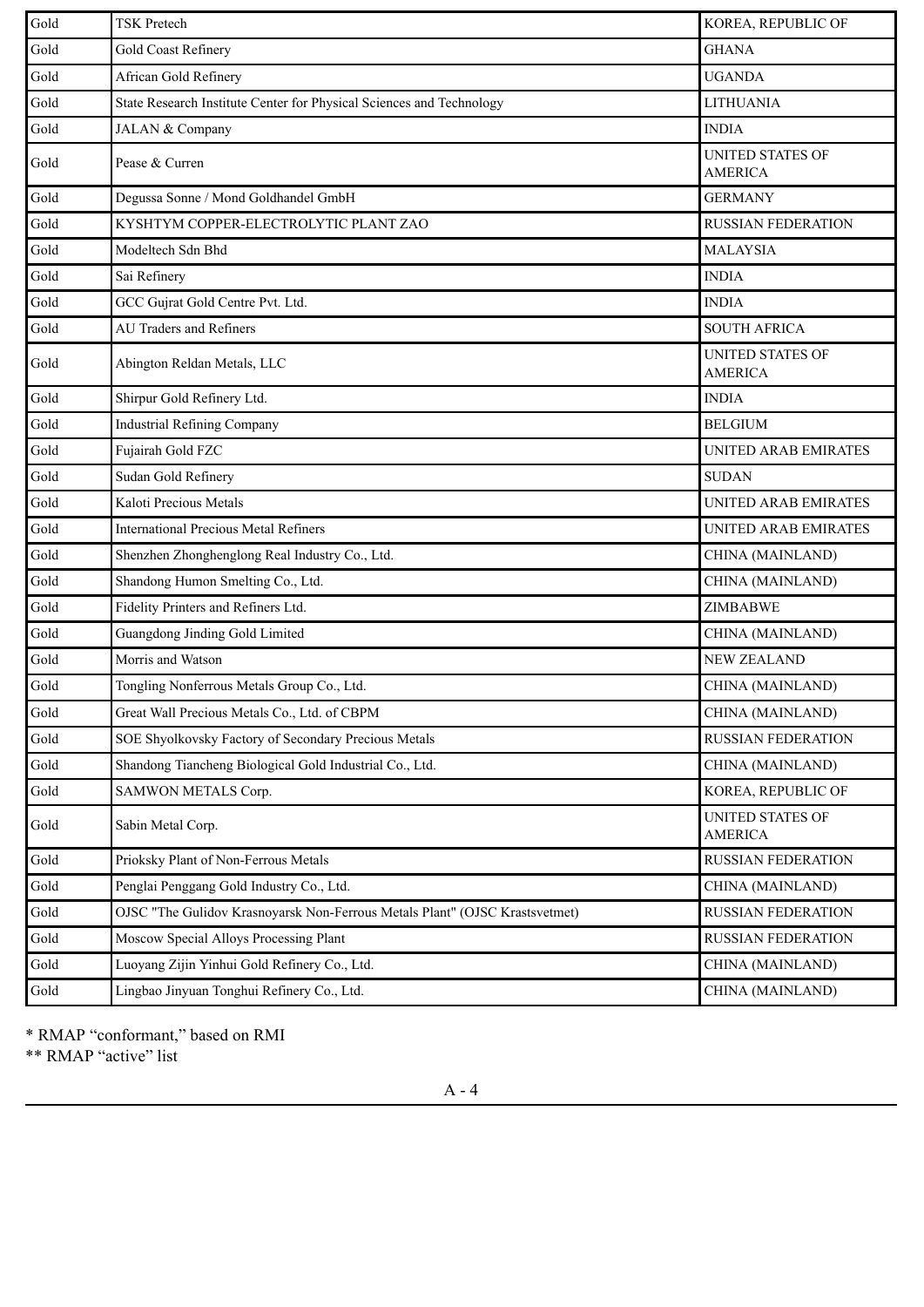| Gold     | Lingbao Gold Co., Ltd.                                  | CHINA (MAINLAND)                          |
|----------|---------------------------------------------------------|-------------------------------------------|
| Gold     | L'azurde Company For Jewelry                            | <b>SAUDI ARABIA</b>                       |
| Gold     | Kyrgyzaltyn JSC                                         | <b>KYRGYZSTAN</b>                         |
| Gold     | Kazakhmys Smelting LLC                                  | <b>KAZAKHSTAN</b>                         |
| Gold     | <b>JSC</b> Uralelectromed                               | <b>RUSSIAN FEDERATION</b>                 |
| Gold     | JSC Ekaterinburg Non-Ferrous Metal Processing Plant     | <b>RUSSIAN FEDERATION</b>                 |
| Gold     | HwaSeong CJ Co., Ltd.                                   | KOREA, REPUBLIC OF                        |
| Gold     | Hunan Guiyang yinxing Nonferrous Smelting Co., Ltd.     | CHINA (MAINLAND)                          |
| Gold     | Hangzhou Fuchunjiang Smelting Co., Ltd.                 | CHINA (MAINLAND)                          |
| Gold     | Guoda Safina High-Tech Environmental Refinery Co., Ltd. | CHINA (MAINLAND)                          |
| Gold     | Refinery of Seemine Gold Co., Ltd.                      | CHINA (MAINLAND)                          |
| Gold     | <b>JSC Novosibirsk Refinery</b>                         | <b>RUSSIAN FEDERATION</b>                 |
| Gold     | Daye Non-Ferrous Metals Mining Ltd.                     | CHINA (MAINLAND)                          |
| Gold     | Yunnan Copper Industry Co., Ltd.                        | CHINA (MAINLAND)                          |
| Gold     | Caridad                                                 | <b>MEXICO</b>                             |
| Gold     | Atasay Kuyumculuk Sanayi Ve Ticaret A.S.                | <b>TURKEY</b>                             |
| Gold     | Allgemeine Gold-und Silberscheideanstalt A.G.           | <b>GERMANY</b>                            |
| Gold     | Smelter not listed                                      | <b>GERMANY</b>                            |
| Gold     | Smelter not listed                                      | KOREA, REPUBLIC OF                        |
| Gold     | Smelter not listed                                      | CHINA (MAINLAND)                          |
| Gold     | Smelter not listed                                      | <b>TAIWAN</b>                             |
| Gold     | Smelter not listed                                      | <b>BRAZIL</b>                             |
| Tantalum | Meta Materials*                                         | NORTH MACEDONIA                           |
| Tantalum | Jiangxi Tuohong New Raw Material*                       | CHINA (MAINLAND)                          |
| Tantalum | Resind Industria e Comercio Ltda.*                      | <b>BRAZIL</b>                             |
| Tantalum | Global Advanced Metals Aizu*                            | <b>JAPAN</b>                              |
| Tantalum | Global Advanced Metals Boyertown*                       | <b>UNITED STATES OF</b><br><b>AMERICA</b> |
| Tantalum | TANIOBIS Smelting GmbH & Co. KG*                        | <b>GERMANY</b>                            |
| Tantalum | TANIOBIS Japan Co., Ltd.*                               | <b>JAPAN</b>                              |
| Tantalum | H.C. Starck Inc.*                                       | <b>UNITED STATES OF</b><br><b>AMERICA</b> |
| Tantalum | H.C. Starck Hermsdorf GmbH*                             | <b>GERMANY</b>                            |
| Tantalum | TANIOBIS GmbH*                                          | <b>GERMANY</b>                            |
| Tantalum | TANIOBIS Co., Ltd.*                                     | <b>THAILAND</b>                           |
| Tantalum | KEMET de Mexico*                                        | <b>MEXICO</b>                             |
| Tantalum | Jiangxi Dinghai Tantalum & Niobium Co., Ltd.*           | CHINA (MAINLAND)                          |
| Tantalum | XinXing HaoRong Electronic Material Co., Ltd.*          | CHINA (MAINLAND)                          |
| Tantalum | Jiujiang Zhongao Tantalum & Niobium Co., Ltd.*          | CHINA (MAINLAND)                          |
| Tantalum | FIR Metals & Resource Ltd.*                             | CHINA (MAINLAND)                          |
| Tantalum | D Block Metals, LLC*                                    | UNITED STATES OF<br><b>AMERICA</b>        |
| Tantalum | Hengyang King Xing Lifeng New Materials Co., Ltd.*      | CHINA (MAINLAND)                          |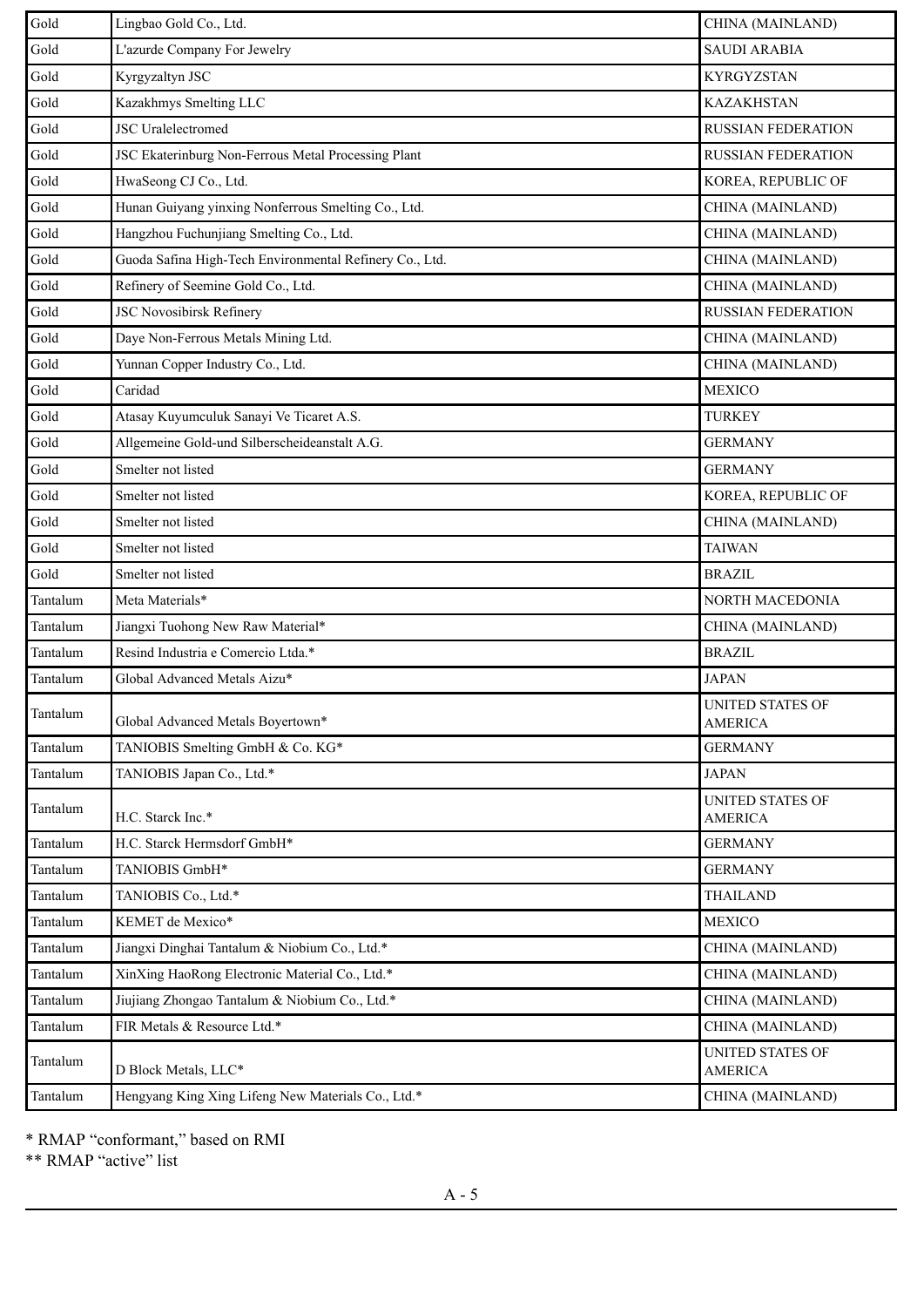| Tantalum | Ulba Metallurgical Plant JSC*                                                  | <b>KAZAKHSTAN</b>                         |
|----------|--------------------------------------------------------------------------------|-------------------------------------------|
| Tantalum | Telex Metals*                                                                  | <b>UNITED STATES OF</b><br><b>AMERICA</b> |
| Tantalum | Taki Chemical Co., Ltd.*                                                       | <b>JAPAN</b>                              |
| Tantalum | Solikamsk Magnesium Works OAO*                                                 | <b>RUSSIAN FEDERATION</b>                 |
| Tantalum | Yanling Jincheng Tantalum & Niobium Co., Ltd.*                                 | CHINA (MAINLAND)                          |
| Tantalum | QuantumClean*                                                                  | <b>UNITED STATES OF</b><br><b>AMERICA</b> |
| Tantalum | Ningxia Orient Tantalum Industry Co., Ltd.*                                    | CHINA (MAINLAND)                          |
| Tantalum | NPM Silmet AS*                                                                 | <b>ESTONIA</b>                            |
| Tantalum | Mitsui Mining and Smelting Co., Ltd.*                                          | <b>JAPAN</b>                              |
| Tantalum | Mineracao Taboca S.A.*                                                         | <b>BRAZIL</b>                             |
| Tantalum | Metallurgical Products India Pvt., Ltd.*                                       | <b>INDIA</b>                              |
| Tantalum | Jiujiang Tanbre Co., Ltd.*                                                     | CHINA (MAINLAND)                          |
| Tantalum | JiuJiang JinXin Nonferrous Metals Co., Ltd.*                                   | CHINA (MAINLAND)                          |
| Tantalum | XIMEI RESOURCES (GUANGDONG) LIMITED*                                           | CHINA (MAINLAND)                          |
| Tantalum | F&X Electro-Materials Ltd.*                                                    | CHINA (MAINLAND)                          |
| Tantalum | Exotech Inc.*                                                                  | <b>UNITED STATES OF</b><br><b>AMERICA</b> |
| Tantalum | Changsha South Tantalum Niobium Co., Ltd.*                                     | CHINA (MAINLAND)                          |
| Tantalum | Asaka Riken Co., Ltd.*                                                         | <b>JAPAN</b>                              |
| Tantalum | LSM Brasil S.A.                                                                | <b>BRAZIL</b>                             |
| Tantalum | Smelter not listed                                                             | CHINA (MAINLAND)                          |
| Tantalum | Smelter not listed                                                             | CHINA (MAINLAND)                          |
| Tantalum | Smelter not listed                                                             | <b>UNITED STATES OF</b><br><b>AMERICA</b> |
| Tin      | CRM Fundicao De Metais E Comercio De Equipamentos Eletronicos Do Brasil Ltda** | <b>BRAZIL</b>                             |
| Tin      | PT Mitra Sukses Globalindo**                                                   | <b>INDONESIA</b>                          |
| Tin      | Super Ligas**                                                                  | <b>BRAZIL</b>                             |
| Tin      | CV Venus Inti Perkasa**                                                        | <b>INDONESIA</b>                          |
| Tin      | PT Timah Nusantara**                                                           | <b>INDONESIA</b>                          |
| Tin      | PT Aries Kencana Sejahtera**                                                   | <b>INDONESIA</b>                          |
| Tin      | CRM Synergies*                                                                 | <b>SPAIN</b>                              |
| Tin      | Luna Smelter, Ltd.*                                                            | <b>RWANDA</b>                             |
| Tin      | PT Rajawali Rimba Perkasa*                                                     | <b>INDONESIA</b>                          |
| Tin      | Ma'anshan Weitai Tin Co., Ltd.*                                                | CHINA (MAINLAND)                          |
| Tin      | Tin Technology & Refining*                                                     | <b>UNITED STATES OF</b><br><b>AMERICA</b> |
| Tin      | PT Bangka Serumpun*                                                            | <b>INDONESIA</b>                          |
| Tin      | Chifeng Dajingzi Tin Industry Co., Ltd.*                                       | CHINA (MAINLAND)                          |
| Tin      | Guangdong Hanhe Non-Ferrous Metal Co., Ltd.*                                   | CHINA (MAINLAND)                          |
| Tin      | HuiChang Hill Tin Industry Co., Ltd.*                                          | CHINA (MAINLAND)                          |
| Tin      | PT Menara Cipta Mulia*                                                         | <b>INDONESIA</b>                          |
| Tin      | Thai Nguyen Mining and Metallurgy Co., Ltd.*                                   | <b>VIET NAM</b>                           |
| Tin      | Metallo Spain S.L.U.*                                                          | <b>SPAIN</b>                              |
| Tin      | Metallo Belgium N.V.*                                                          | <b>BELGIUM</b>                            |
| Tin      | Resind Industria e Comercio Ltda.*                                             | <b>BRAZIL</b>                             |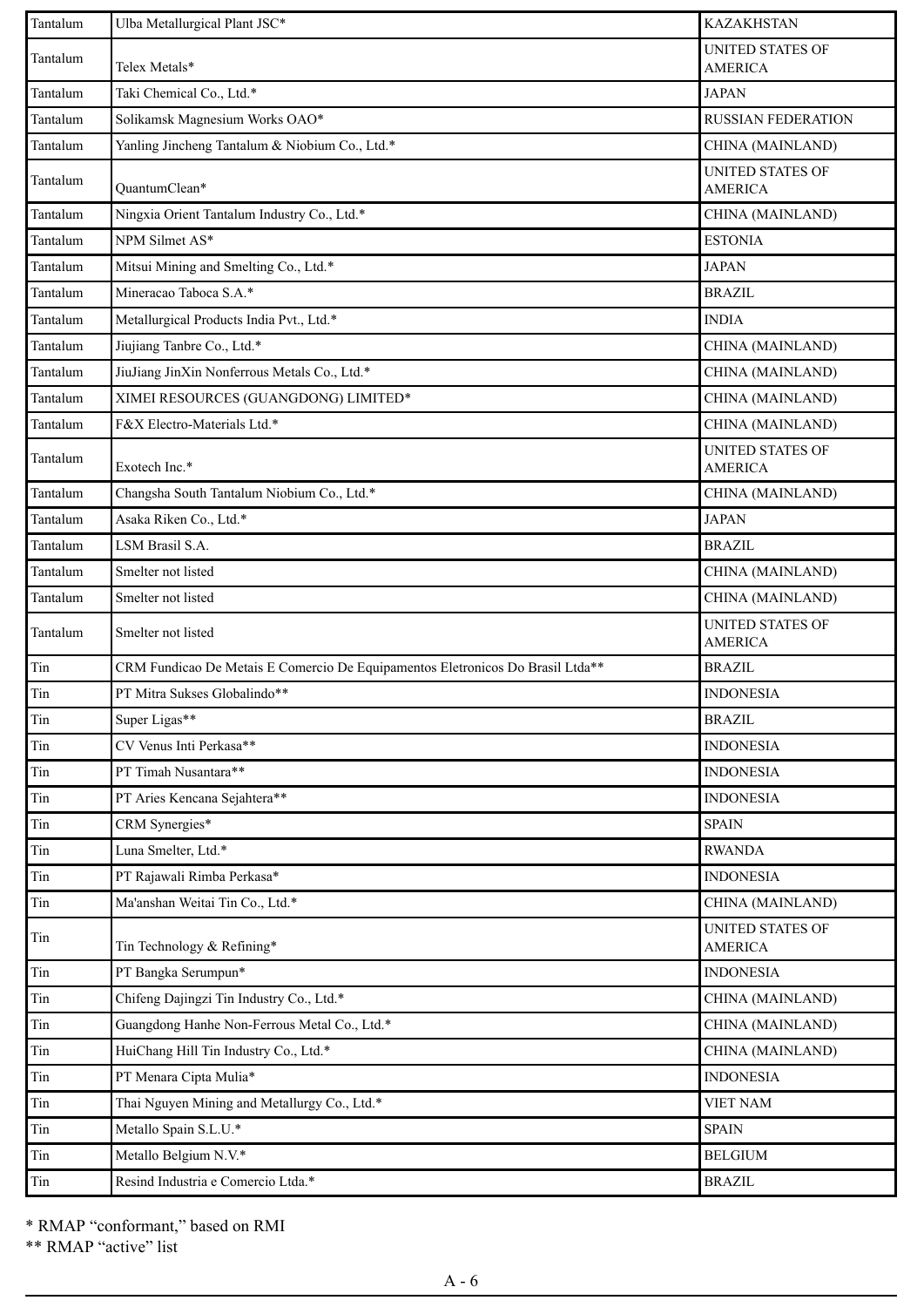| Tin | PT Rajehan Ariq*                                    | <b>INDONESIA</b>                           |
|-----|-----------------------------------------------------|--------------------------------------------|
| Tin | O.M. Manufacturing Philippines, Inc.*               | <b>PHILIPPINES</b>                         |
| Tin | PT ATD Makmur Mandiri Jaya*                         | <b>INDONESIA</b>                           |
| Tin | Melt Metais e Ligas S.A.*                           | <b>BRAZIL</b>                              |
| Tin | Magnu's Minerais Metais e Ligas Ltda.*              | <b>BRAZIL</b>                              |
| Tin | Yunnan Chengfeng Non-ferrous Metals Co., Ltd.*      | CHINA (MAINLAND)                           |
| Tin | White Solder Metalurgia e Mineracao Ltda.*          | <b>BRAZIL</b>                              |
| Tin | Gejiu Yunxin Nonferrous Electrolysis Co., Ltd.*     | CHINA (MAINLAND)                           |
| Tin | Thaisarco*                                          | <b>THAILAND</b>                            |
| Tin | Soft Metais Ltda.*                                  | <b>BRAZIL</b>                              |
| Tin | Rui Da Hung*                                        | <b>TAIWAN</b>                              |
| Tin | PT Tinindo Inter Nusa*                              | <b>INDONESIA</b>                           |
| Tin | PT Timah Tbk Mentok*                                | <b>INDONESIA</b>                           |
| Tin | PT Timah Tbk Kundur*                                | <b>INDONESIA</b>                           |
| Tin | PT Stanindo Inti Perkasa*                           | <b>INDONESIA</b>                           |
| Tin | PT Refined Bangka Tin*                              | <b>INDONESIA</b>                           |
| Tin | PT Prima Timah Utama*                               | <b>INDONESIA</b>                           |
| Tin | PT Mitra Stania Prima*                              | <b>INDONESIA</b>                           |
| Tin | PT Babel Surya Alam Lestari*                        | <b>INDONESIA</b>                           |
| Tin | PT Artha Cipta Langgeng*                            | <b>INDONESIA</b>                           |
| Tin | Operaciones Metalurgicas S.A.*                      | <b>BOLIVIA (PLURINATIONAL</b><br>STATE OF) |
| Tin | O.M. Manufacturing (Thailand) Co., Ltd.*            | <b>THAILAND</b>                            |
| Tin | Jiangxi New Nanshan Technology Ltd.*                | CHINA (MAINLAND)                           |
| Tin | Mitsubishi Materials Corporation*                   | <b>JAPAN</b>                               |
| Tin | Minsur*                                             | <b>PERU</b>                                |
| Tin | Mineracao Taboca S.A.*                              | <b>BRAZIL</b>                              |
| Tin | Metallic Resources, Inc.*                           | <b>UNITED STATES OF</b><br><b>AMERICA</b>  |
| Tin | Malaysia Smelting Corporation (MSC)*                | <b>MALAYSIA</b>                            |
| Tin | China (Mainland) Tin Group Co., Ltd.*               | CHINA (MAINLAND)                           |
| Tin | Gejiu Zili Mining And Metallurgy Co., Ltd.*         | CHINA (MAINLAND)                           |
| Tin | Gejiu Non-Ferrous Metal Processing Co., Ltd.*       | CHINA (MAINLAND)                           |
| Tin | Fenix Metals*                                       | <b>POLAND</b>                              |
| Tin | Estanho de Rondonia S.A.*                           | <b>BRAZIL</b>                              |
| Tin | EM Vinto*                                           | <b>BOLIVIA (PLURINATIONAL</b><br>STATE OF) |
| Tin | Dowa*                                               | <b>JAPAN</b>                               |
| Tin | Alpha*                                              | <b>UNITED STATES OF</b><br><b>AMERICA</b>  |
| Tin | Chenzhou Yunxiang Mining and Metallurgy Co., Ltd.*  | CHINA (MAINLAND)                           |
| Tin | Gejiu City Fuxiang Industry and Trade Co., Ltd.     | CHINA (MAINLAND)                           |
| Tin | Precious Minerals and Smelting Limited              | <b>INDIA</b>                               |
| Tin | Yunnan Yunfan Non-ferrous Metals Co., Ltd.          | CHINA (MAINLAND)                           |
| Tin | Dongguan CiEXPO Environmental Engineering Co., Ltd. | CHINA (MAINLAND)                           |
| Tin | Pongpipat Company Limited                           | <b>MYANMAR</b>                             |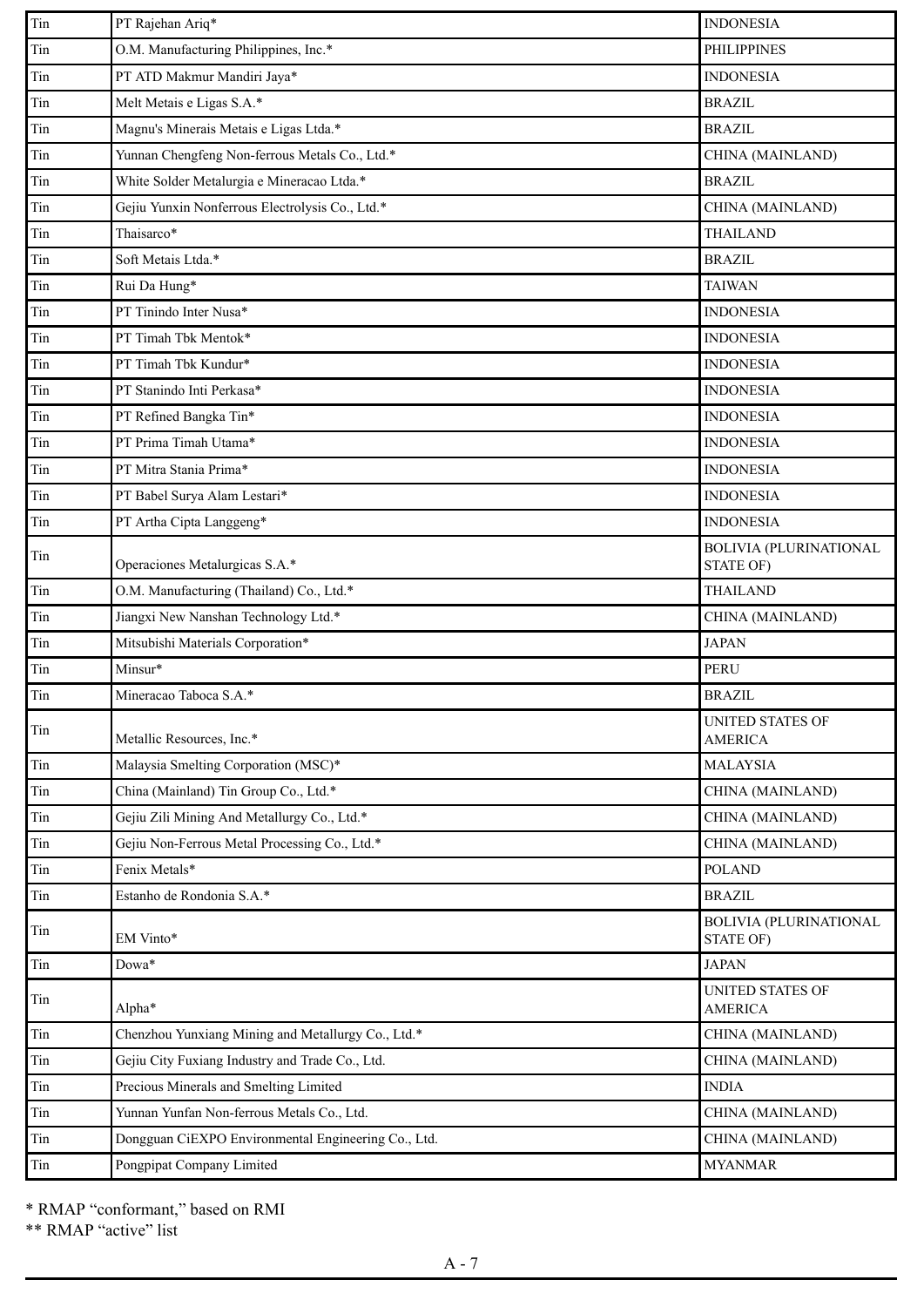| Tin      | PT Lautan Harmonis Sejahtera                                                          | <b>INDONESIA</b>          |
|----------|---------------------------------------------------------------------------------------|---------------------------|
| Tin      | Modeltech Sdn Bhd                                                                     | <b>MALAYSIA</b>           |
| Tin      | Gejiu Fengming Metallurgy Chemical Plant                                              | CHINA (MAINLAND)          |
| Tin      | An Vinh Joint Stock Mineral Processing Company                                        | <b>VIET NAM</b>           |
| Tin      | Tuyen Quang Non-Ferrous Metals Joint Stock Company                                    | <b>VIET NAM</b>           |
| Tin      | Nghe Tinh Non-Ferrous Metals Joint Stock Company                                      | <b>VIET NAM</b>           |
| Tin      | Electro-Mechanical Facility of the Cao Bang Minerals & Metallurgy Joint Stock Company | <b>VIET NAM</b>           |
| Tin      | CV Ayi Jaya                                                                           | <b>INDONESIA</b>          |
| Tin      | Yunnan Tin Company Limited                                                            | CHINA (MAINLAND)          |
| Tin      | VQB Mineral and Trading Group JSC                                                     | <b>VIET NAM</b>           |
| Tin      | Novosibirsk Processing Plant Ltd.                                                     | RUSSIAN FEDERATION        |
| Tin      | Gejiu Kai Meng Industry and Trade LLC                                                 | CHINA (MAINLAND)          |
| Tin      | Smelter not listed                                                                    | <b>INDONESIA</b>          |
| Tin      | Smelter not listed                                                                    | <b>INDONESIA</b>          |
| Tin      | Smelter not listed                                                                    | <b>INDONESIA</b>          |
| Tin      | Smelter not listed                                                                    | CHINA (MAINLAND)          |
| $\rm{T}$ | Smelter not listed                                                                    | CHINA (MAINLAND)          |
| Tin      | Smelter not listed                                                                    | <b>INDONESIA</b>          |
| Tin      | Smelter not listed                                                                    | <b>INDONESIA</b>          |
| Tin      | Smelter not listed                                                                    | <b>INDONESIA</b>          |
| $\rm{T}$ | Smelter not listed                                                                    | <b>INDONESIA</b>          |
| Tin      | Smelter not listed                                                                    | <b>INDONESIA</b>          |
| Tin      | Smelter not listed                                                                    | <b>INDONESIA</b>          |
| Tin      | Smelter not listed                                                                    | <b>INDONESIA</b>          |
| Tin      | Smelter not listed                                                                    | <b>INDONESIA</b>          |
| Tin      | Smelter not listed                                                                    | <b>INDONESIA</b>          |
| Tin      | Smelter not listed                                                                    | <b>INDONESIA</b>          |
| Tin      | Smelter not listed                                                                    | <b>INDONESIA</b>          |
| Tin      | Smelter not listed                                                                    | <b>INDONESIA</b>          |
| Tin      | Smelter not listed                                                                    | <b>INDONESIA</b>          |
| Tin      | Smelter not listed                                                                    | <b>INDONESIA</b>          |
| Tin      | Smelter not listed                                                                    | <b>INDONESIA</b>          |
| Tungsten | Albasteel Industria e Comercio de Ligas Para Fundicao Ltd.**                          | <b>BRAZIL</b>             |
| Tungsten | NPP Tyazhmetprom LLC**                                                                | RUSSIAN FEDERATION        |
| Tungsten | Cronimet Brasil Ltda*                                                                 | <b>BRAZIL</b>             |
| Tungsten | JSC "Kirovgrad Hard Alloys Plant"*                                                    | RUSSIAN FEDERATION        |
| Tungsten | Lianyou Metals Co., Ltd.*                                                             | <b>TAIWAN</b>             |
| Tungsten | Fujian Ganmin RareMetal Co., Ltd.*                                                    | CHINA (MAINLAND)          |
| Tungsten | KGETS Co., Ltd.*                                                                      | KOREA, REPUBLIC OF        |
| Tungsten | Moliren Ltd.*                                                                         | <b>RUSSIAN FEDERATION</b> |
| Tungsten | Woltech Korea Co., Ltd.*                                                              | KOREA, REPUBLIC OF        |